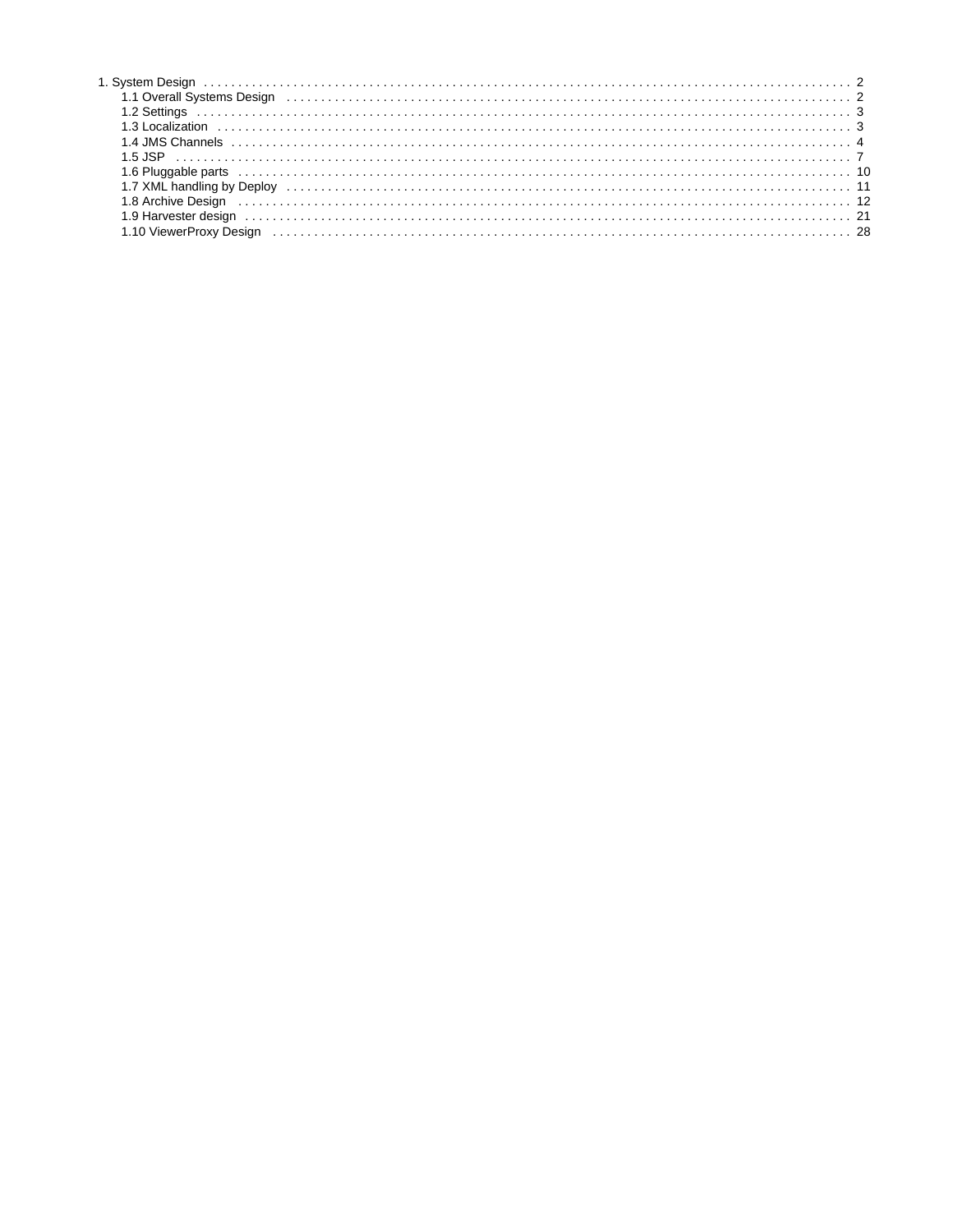# <span id="page-1-0"></span>**System Design**

This is a document describing the design of the NetarchiveSuite software

This document only describes the underlying design of the NetarchiveSuite software, i.e. it does not describe how to install, run, or use NetarchiveSuite, for that see the **Installation Manual** and the User Manual.

The first section gives an overview, and the remainder of the document gives more details about the design.

The code is available through the [downloaded site](https://sbforge.org/downloads/netarchivesuite/releases/) or from our Subversion repository.

# **Contents**

- [Overall Systems Design](#page-1-1)
- [Settings](#page-2-0)
- [Localization](#page-2-1)
- **[JMS Channels](#page-3-0)**
- [JSP](#page-6-0)
- [Pluggable parts](#page-9-0)
- [XML handling by Deploy](#page-10-0)
- [Archive Design](#page-11-0) The Archive Design Description contains the description of overview of how the archive works, describes Indexing and caching and describes CrawlLogIndexCache.
- [Harvester design](#page-20-0)
- [ViewerProxy Design](#page-27-0) This section describes the viewerproxy control resolver, the special viewerproxy access via urls and the observer resolver.

# **Audience**

The reader is expected to be familiar with Java programming and have an understanding of the core issues involved in large-scale web harvesting. Having used Heritrix before is a definite plus, and an elementary understanding of SQL databases is required for some parts.

| Search manual   |  |
|-----------------|--|
| Download as pdf |  |

# <span id="page-1-1"></span>**Overall Systems Design**

#### **Contents**

For a architectural overview see the NetarchiveSuite Overview page.

For more detailed information on the different modules, see the [javadoc](https://sbforge.org/maven/netarchivesuite/apidocs) documentation.

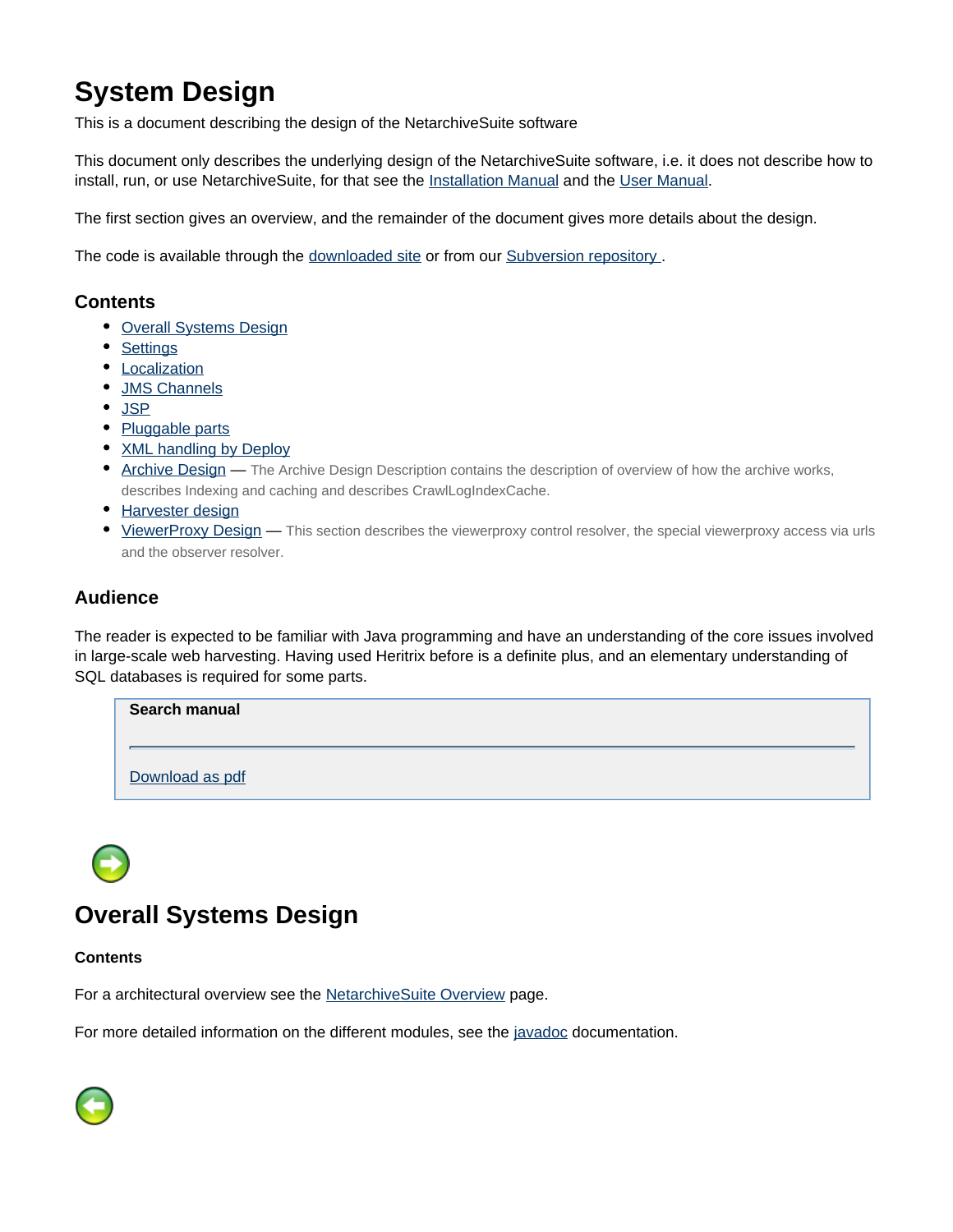

<span id="page-2-0"></span>Settings are read using methods in the class **[dk.netarkivet.common.utils.Settings](https://sbforge.org/maven/netarchivesuite/apidocs/release/dk/netarkivet/common/utils/Settings.html)**. The declaration of the settings themselves, however, have been moved to new settings classes in each of the modules. Every module except for the Deploy module have its own Settings class and a settings.xml file containing the default values for the module settings.

In addition to that, every plug-in is intended to declare its own settings inside itself, and be associated with an xml-file containing the default values of these settings placed in the same directory as the plugin itself. For more information, please refer to the Configuration Basics description in the Configuration Manual.

Associated with most of the NetarchiveSuite plug-ins, there are also factory classes that hides the complexity behind selecting the correct plugin according to the chosen settings. The names of these classes all ends on Factory, e.g. JMSConnectionFactory, RemoteFileFactory.

Almost all configuration of NetarchiveSuite is done through the main module Settings classes as for example the dk.netarkivet.common.Settings class. It provides a simple interface to the settings.xml file as well as definitions of all current configuration default settings. The settings.xml file itself is an XML file with a structure reminiscent of the package structure.

Settings are referred to inside NetarchiveSuite by their path in the XML structure. For instance, the storeRetries setting in arcrepositoryClient under common is referred to with the string settings.common.arcrepositoryCli ent.storeRetries. However, to avoid typos, each known setting has its path defined as a String constant in a module Settings class(e.g. HarvesterSettings), which is used throughout the code (also by deploy in checks of whether the settings are known). The module Settings class file also includes description of the setting in their javadoc.

To add a new general setting, the following steps need to be taken:

1) The Settings class should get a definition for the path of the setting. This String, although a constant, must mot be declared final since settings are initialised by a static initialiser in the class

2) Javadoc for the definition must including the path name of the setting as well as description of the setting.

3) All default settings.xml files must be updated (including those in the unit tests).

4) examples/settings\_example.xml must be updated.

Note that there are no XML Schema to be updated, because the use of default settings means that a settings file does not need to be there, and in the case of settings for plug-ins we generally do not know which setting will be used.

Note also that the Configuration Manual includes a description of how deploy can be used to validate whether the settings in a settings file are valid (not necessarily exhaustive!).

<span id="page-2-1"></span>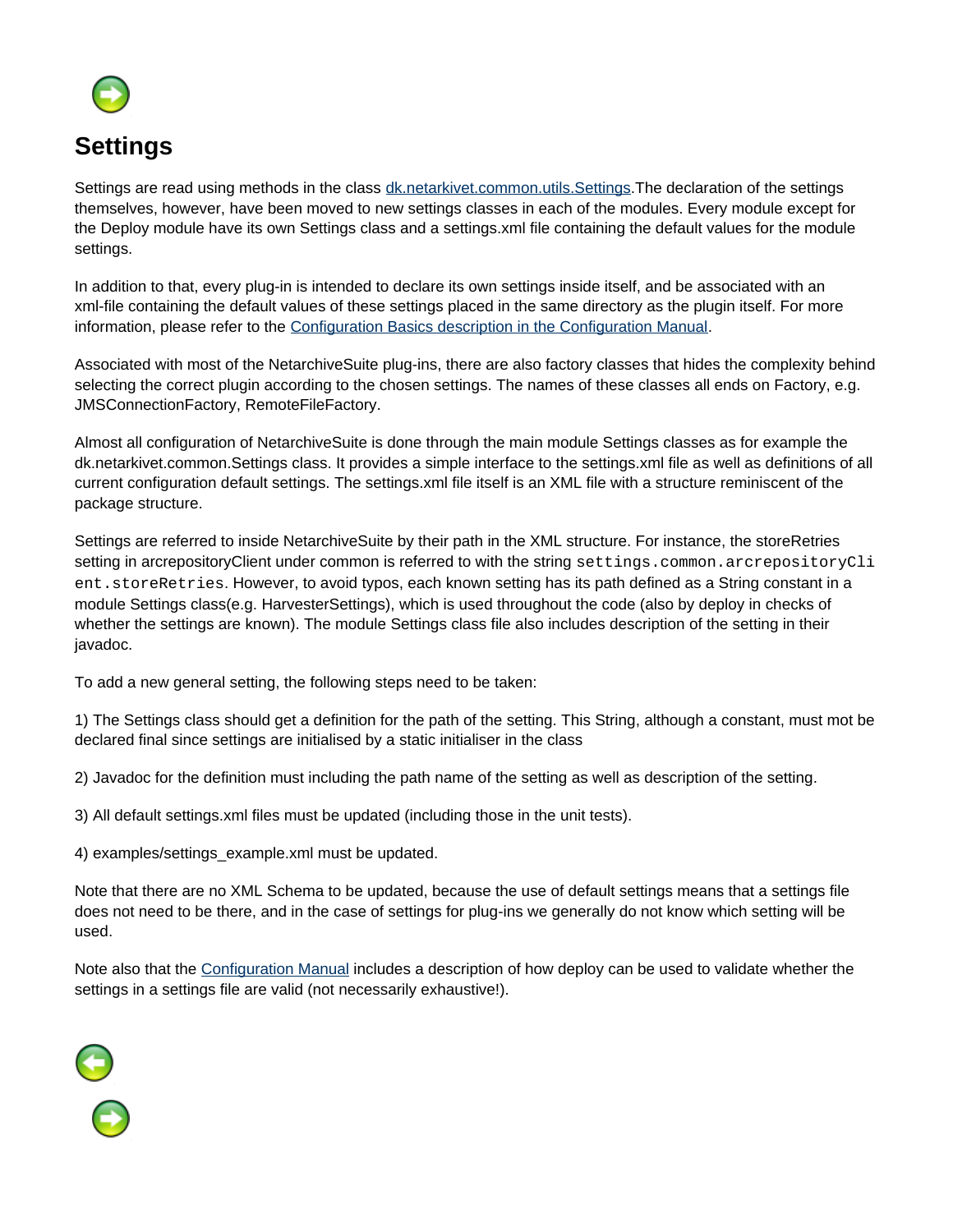# **Localization**

The NetarchiveSuite web pages are internationalized, that is they are ready to be translated into other languages. The default distribution contains a default (English) version and Danish, Italian, French and German versions, but adding a new language does not take any coding. All translatable strings are collected in five [resource bundles,](http://java.sun.com/developer/technicalArticles/Intl/ResourceBundles/) one for each of the five main modules mentioned above. The default translation files are `src/dk/netarkivet/common/Translations.properties`, `src/dk/netarkivet/archive/Translations.properties`,

`src/dk/netarkivet/harvester/Translations.properties`, `src/dk/netarkivet/viewerproxy/Translations.properties`, and `src/dk/netarkivet/monitor/Translations.properties`.

To translate to a new language, first copy each of these files to a file in the same directory, but with \_XX after Translations, where XX is the [Unicode language code](http://www.i18nguy.com/unicode/language-identifiers.html) for the language you're going to translate into, e.g. if you're translating into Limburgish, use `Translations li.properties`. If you're translating into a language that has different versions for different countries, you may need to use \_XX\_YY, where XX is the language code and YY is the [ISO](http://www.iso.org/iso/country_codes/iso_3166_code_lists/country_names_and_code_elements.htm) [country code](http://www.iso.org/iso/country_codes/iso_3166_code_lists/country_names_and_code_elements.htm), e.g. `Translations\_fr\_CA.properties` for Canadian French. Then edit each of the new files to have your translation instead of the English translation for each line. Most of the important syntax should be evident from the original, but for details consult the XXX. According to the Java documentation (specifically the Javadoc of the Properties class) resource bundles should use iso-8859-1 with escaped Unicode for all other characters. It is good practice to use escaped Unicode for ''all'' non-ASCII characters as this results in files which are more-easily shared between different text-editing environments.

The translation has not been done throughout the code, only in the web-related parts. Thus log messages and unexpected error messages are in English and cannot be translated through the resource bundles.



# <span id="page-3-0"></span>**JMS Channels**

#### **Contents**

- [Placement in NetarchiveSuite software](#page-3-1)
- [Channel Behavior](#page-3-2)
- [Naming Conventions](#page-4-0)
- [Design Notes](#page-6-1)

## <span id="page-3-1"></span>**Placement in NetarchiveSuite software**

Every channel is named after the set of applications instances that are expected to receive messages sent to it. All channel names are constructed privately in the dk.netarkivet.distribute.ChannelID class. To get a channel, you must use one of the public methods in dk.netarkivet.distribute.Channels.

# <span id="page-3-2"></span>**Channel Behavior**

There are used to types of channels:

- **Queue** where only one listener takes a message from the queue. For example a queue where a request for doing a harvest is only received by one harvester.
- **Topic** where all listeners takes a copy of the message. For example a batch job which has to be executed by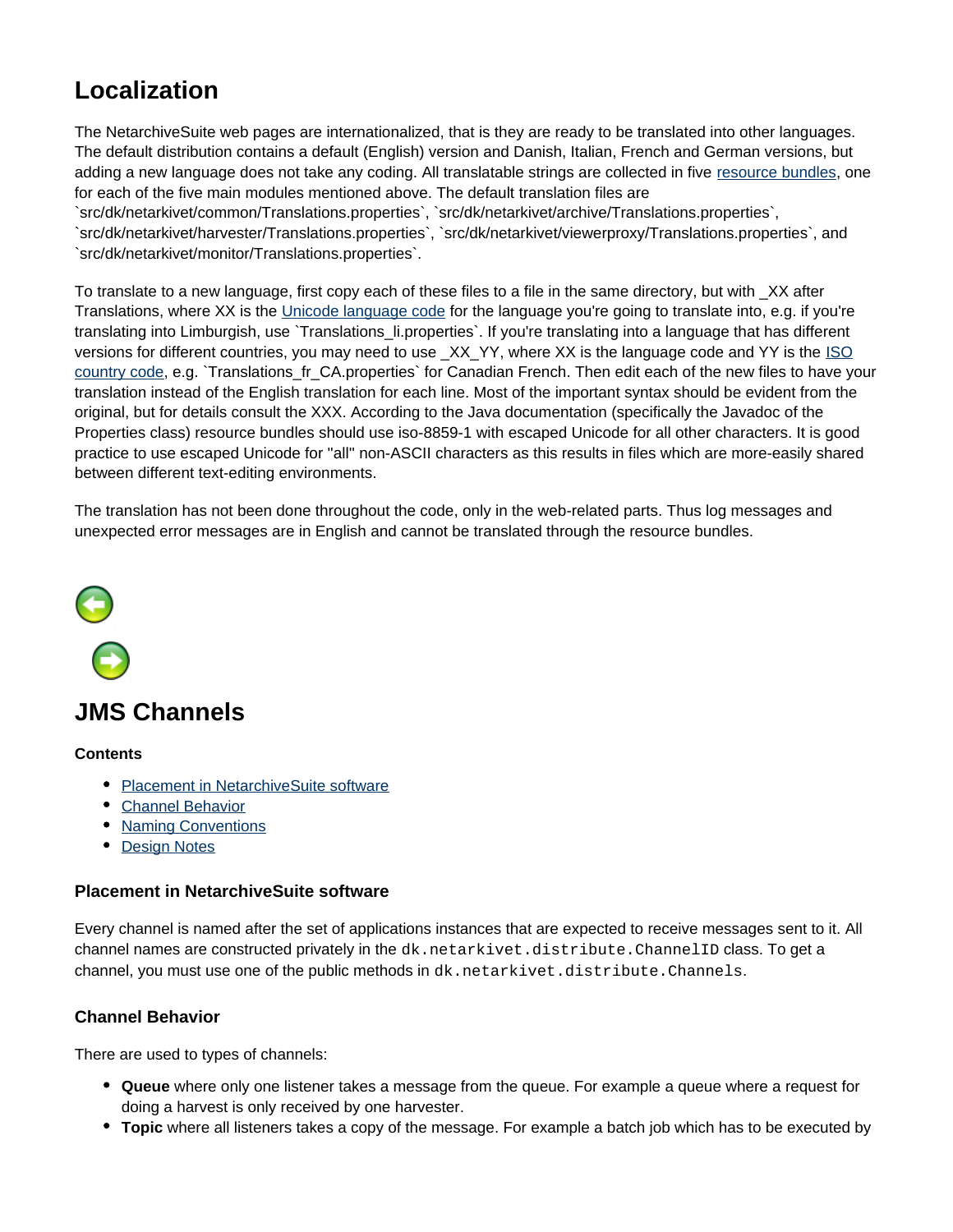all bitarchive applications.

The type of channel is not affecting the channel name directly. It is indicated by the Channel Prefix, since only channel names starting with ALL are topics, while the rest are queues.

The channel type for different queues is given in a table in the next section.

# <span id="page-4-0"></span>**Naming Conventions**

The structure of channel names are as follows:

**<Environment Name>\_<Channel Prefix>\_<Replica Annotation>[\_<Machine>][\_<Application Instance>]**

- **Environment Name** value must be the same for all channels on all JVMs belonging to a single NetarchiveSuite installation. It identifies the environment for the queue, e.g.: "DEV", "TEST", "RELEASETEST", "CLOVER", "PROD" or initials of developer running personal environment for e.g. sanity tests. It is read from the setting settings.common.environmentName of the NetarchiveSuite installation.
- **Channel Prefix** is constructed by a convention for channel behavior together with denotation of the concerned application(s). For example **THE\_SCHED** uses the convention **THE** for **SCHED** denoting the scheduler of the harvesting system. The scheduler is now embedded in the HarvestJobManager.

The conventions for channel behavior are:

- **THE** communicate with singleton in the system.
- **THIS** communicate with one uniquely identified instance of a number of distributed listeners.
- **ANY** has all instances listening to the same queue.
- **ALL** is used for topics only, i.e. topics are sent to all listeners on the channel.
- **Use Replica Id** will result in a channel name with the replica identifier in question (which must match possible replicas in settings). In case of no use of replica id the **COMMON** will be used.
- **Use IP Node** will result in a channel name with the IP address of the machine whether the application in question is placed. It is read directly from the running system. . In case of no use of IP Node, nothing will be written.
- **Use Application Instance Id** is used, if only one process is expected to listen to the queue. It will result in a channel name with an identification of the individual application instance. It consists of the application abbreviation (uppercase letters of application name) and the application instance identifier from the settings. It is read from the common settings: settings.common.applicationName and settings.common.app licationInstanceId.

. In case of no use of Application Instance Id, nothing will be written.

**Channel Type** is only here to complete the picture. Please refer to the section on channel behavior. Channel names are constructed as described in the below table (columns described after the table).

| <b>Channel</b><br><b>Prefix</b> | Use Replica Id<br>(for Replica<br>Annotation) | Use IP Node<br>(for Machine) | <b>Use</b><br><b>Application</b><br><b>Instance</b><br><b>Identification</b> | <b>Channel Type</b> | <b>Example</b>                |
|---------------------------------|-----------------------------------------------|------------------------------|------------------------------------------------------------------------------|---------------------|-------------------------------|
| THE SCHED                       | No.                                           | No.                          | No                                                                           | Queue               | PROD THE S<br>CHED_COMM<br>ON |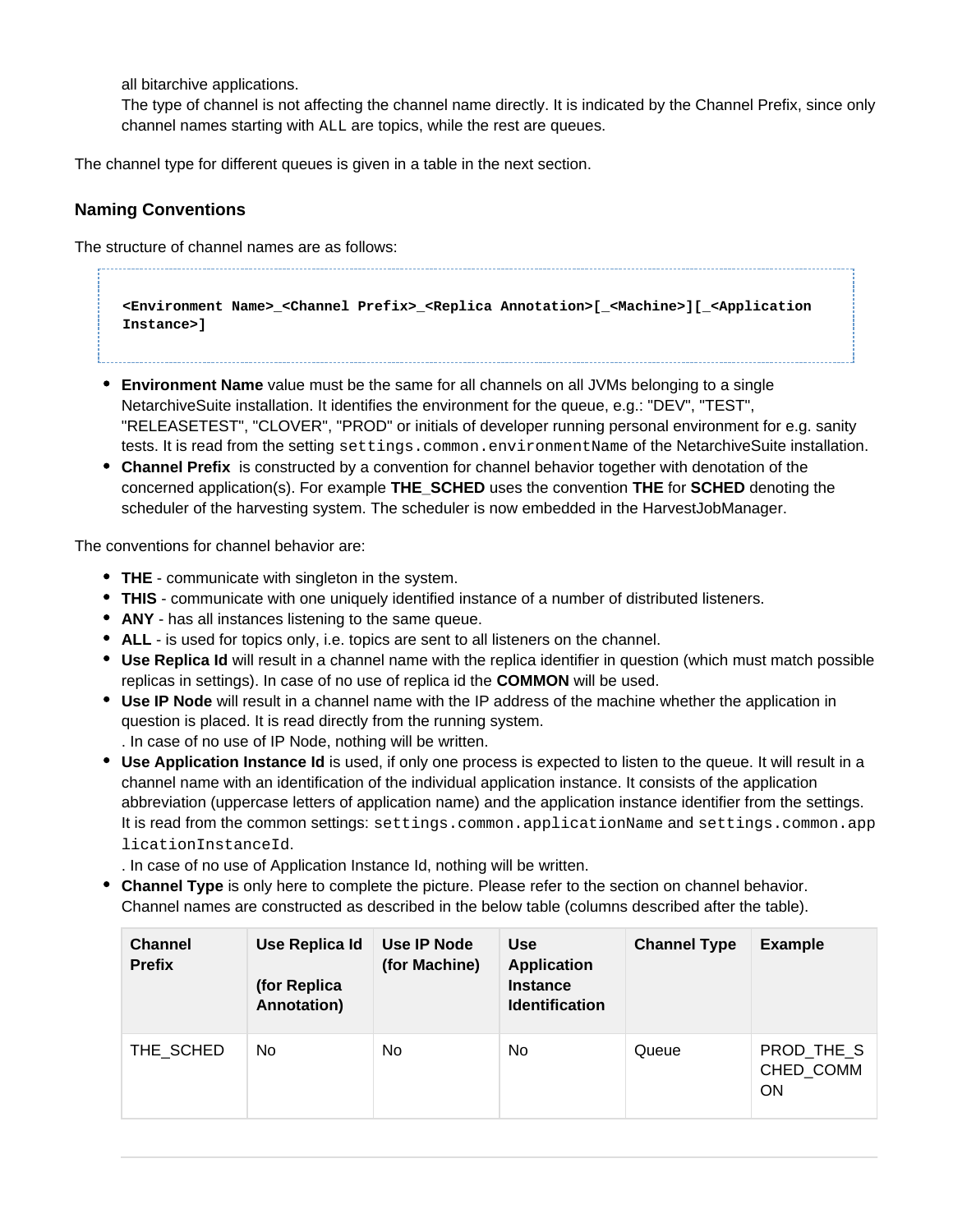| ANY_HIGHPRI<br>ORITY_HACO    | No        | No        | No        | Queue        | PROD_ANY_H<br><b>IGHPRIORITY</b><br>_HACO_COM<br><b>MON</b>               |
|------------------------------|-----------|-----------|-----------|--------------|---------------------------------------------------------------------------|
| ANY_LOWPRI<br>ORITY_HACO     | <b>No</b> | <b>No</b> | <b>No</b> | Queue        | PROD_ANY_L<br><b>OWPRIORITY</b><br>_HACO_COM<br><b>MON</b>                |
| THIS_REPOS_<br><b>CLIENT</b> | No        | Yes       | Yes       | Queue        | PROD_THIS_<br>REPOS_CLIE<br>NT_COMMON<br>$\_130\_226\_258$<br>_7_HCA_HIGH |
| THE_REPOS                    | No        | No        | No        | Queue        | PROD_THE_R<br>EPOS_COMM<br>ON                                             |
| THE_BAMON                    | Yes       | No        | No        | Queue        | PROD_THE_B<br>AMON_TWO                                                    |
| ALL_BA                       | Yes       | <b>No</b> | No        | <b>Topic</b> | PROD_ALL_B<br>A_TWO                                                       |
| ANY_BA                       | Yes       | <b>No</b> | No        | Queue        | PROD_ANY_B<br>A_TWO                                                       |
| THIS_INDEX_<br><b>CLIENT</b> | No        | Yes       | Yes       | Queue        | PROD_THIS_I<br>NDEX_CLIENT<br>_COMMON_13<br>0_226_258_7<br><b>ISA</b>     |
| INDEX_SERV<br>ER             | No        | <b>No</b> | <b>No</b> | Queue        | PROD_INDEX<br>_SERVER_CO<br><b>MMON</b>                                   |
| <b>MONITOR</b>               | No        | No        | <b>No</b> | Queue        | PROD_MONIT<br>OR_COMMON                                                   |
| <b>ERROR</b>                 | No        | <b>No</b> | <b>No</b> | Queue        | PROD_ERRO<br>R_COMMON                                                     |
| THE_CR                       | Yes       | No        | <b>No</b> | Queue        | PROD_THE_C<br>R_THREE                                                     |

The examples are using values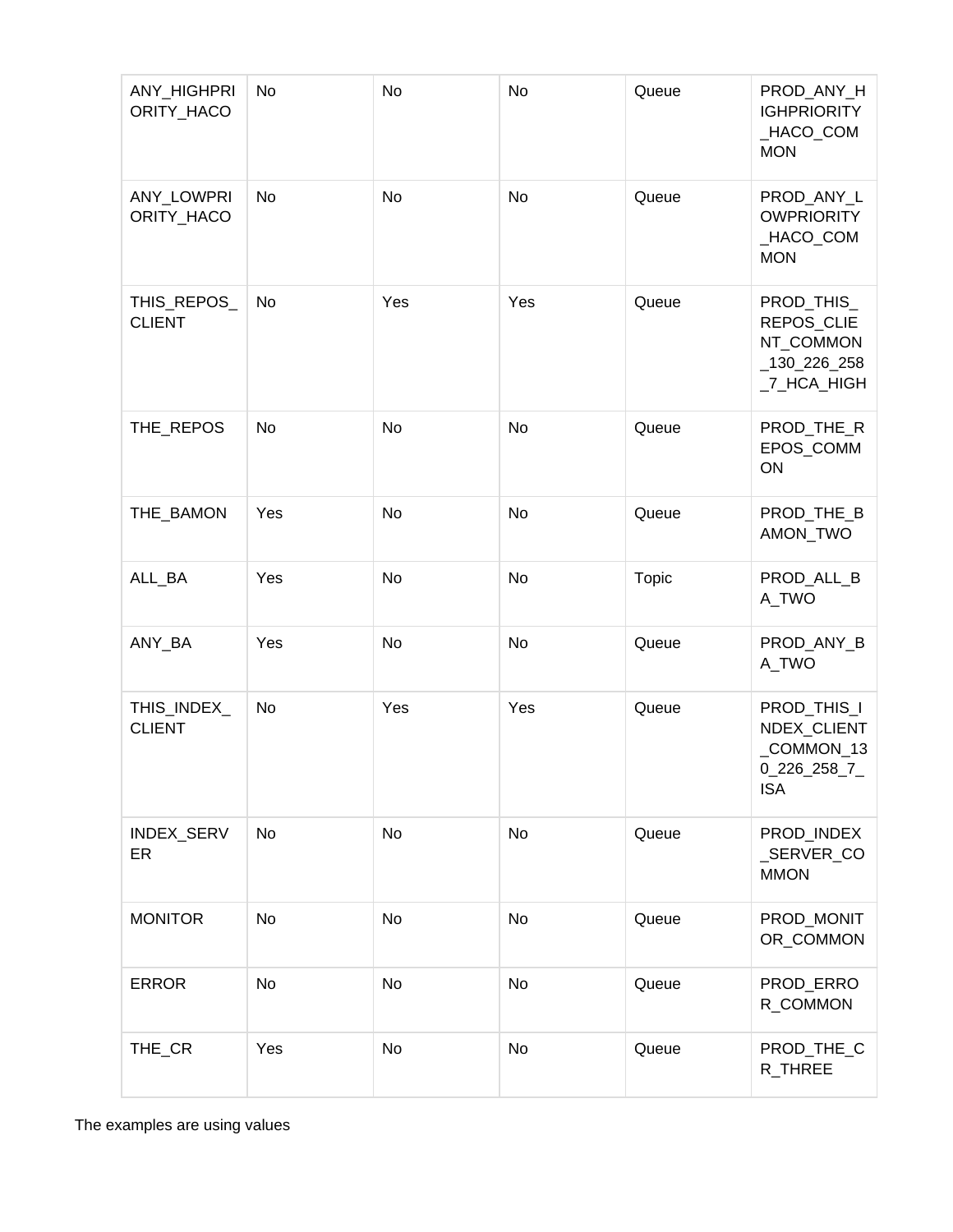- Environment name PROD
- Possible replica identifiers ONE or TWO
- IP on machine 130.226.258.7
- Application instances
- HCA\_HIGH (for HarvestControllerApplication with instance id HIGH)
- ISA (for IndexServerApplication with instance id "")

# <span id="page-6-1"></span>**Design Notes**

Note that creation of channel names for the ANY xxx HACO-queues are designed in a way so extension to more priorities is easy.



## <span id="page-6-0"></span>**Contents**

- [The SiteSection system](#page-7-0)
- [Processing updates](#page-7-1)
- $118n$

The webpages in NetarchiveSuite are written using JSP [\(Java Server Pages](http://java.sun.com/products/jsp)) with [Apache Jakarta I18N Taglib](http://jakarta.apache.org/taglibs/doc/i18n-doc/intro.html) for internationalization. To support a unified look across pages from different modules, we have divided the pages into SiteSections as described in the next section. Any processing of requests happens in Java code before the web page is displayed, such that update errors can be handled with a uniform error page. Internationalization is primarily done with the taglib tags <fmt:message>, <fmt:date> etc.

The main feature of JSP is that ordinary Java (not JavaScript) can be used at server-side to generate HTML. The special tags <%...%> indicate a piece of Java code to run, while the tags <%=...> indicates a Java expression to run whose value will be inserted (as is, see escape mechanisms below) in the HTML. While it is possible to output to HTML from Java code using **out.print()**, it is discouraged as it a) is confusing to read, and b) does not allow for using taglibs for internationalization.

We use a number of standard methods defined in **dk.common.webinterface.HTMLUtils**. Of particular note are the following methods:

**generateHeader()**:: This method takes a **PageContext** and generates the full header part of the HTML page, including the starting <body> tag. It should always be used to create the header, as it also creates the menu and language selection links. After this method has been called, redirection or forwarding is no longer possible, so any processing that can cause fatal errors must be done before calling **generateHeader()**. The title of the page is taken from the **SiteSection** information based on the URL used in the request.

**generateFooter()**:: This closes the HTML page and should be called as the last thing on any JSP page.

**setUTF8()**:: This method must be called at the very start of the JSP page to ensure that reading from the request is handled in UTF-8.

**encode()**:: This encodes any character that is not legal to have in a URL. It should be used whenever an unknown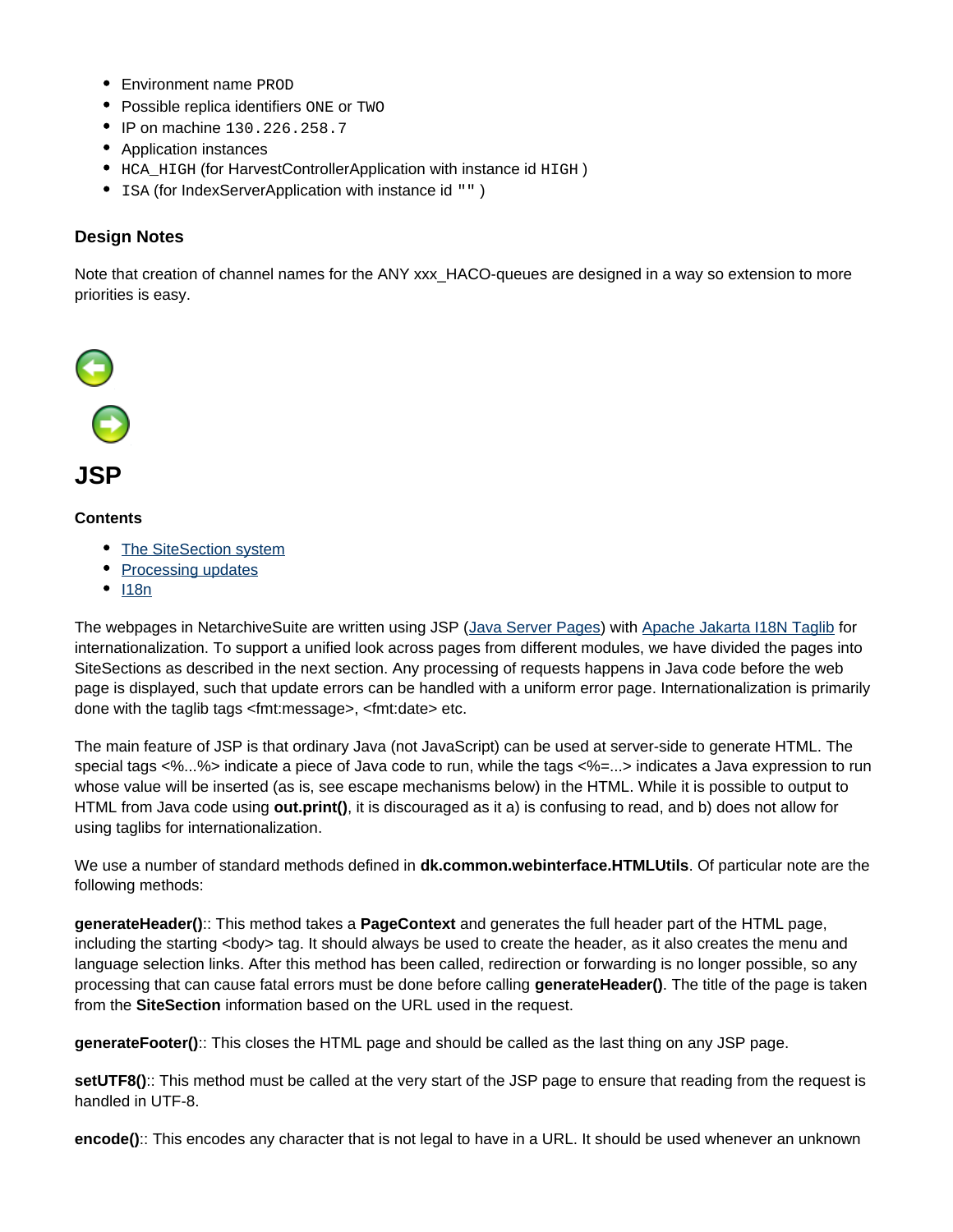string (or a string with known illegal characters) is made part of a URL. Note that it is not idempotent, calling it twice on a string is likely to create a mess.

**escapeHTML()**:: This escapes any character that has special meaning in HTML (such as < or &). It should be used any time a unknown string (or a string with known special characters) is being put into HTML. Note that it is **not** ide mpotent: If you escape something twice, you get a horrible-looking mess.

**encodeAndEscape()**:: This method combines **encode()** and **escapeHTML()** in one, which is useful when you're putting unknown strings directly into URLs in HTML.

## <span id="page-7-0"></span>**The SiteSection system**

Each part of the web site (as identified by the top-level menu items on the left side) is defined by one subclass of the SiteSection class. These sections are loaded through the <siteSection> settings, each of which connect one SiteSection class with its WAR file and the path it will appear under in the URL.

Each SiteSection subclass defines the name used in the left-hand menu, the prefix of all its pages, the number of pages visible in the left-hand menu when within this section, a suffix and title for each page in the section (including hidden pages), the directory that the section should be deployed under, and a resource bundle name for translations. Furthermore, the SiteSections have hooks for code that needs to be run on deployment and undeployment. If you want to add a new page to the section, you will only need to add a new line to the list of pages with a unique (within the SiteSection) suffix and a key for the page title, plus a default translation in the corresponding Translation.properties file. If you want it to appear in the left-hand menu, update the number of visible pages to n+1 and put your new pages as one of the first n+1 lines.

This is an example of what a simple SiteSection can look like. Note that only the first two pages from the list have entries in the left-hand menu. This class does no special initialisation and shutdown.

```
public HistorySiteSection() {
         super("sitesection;history", "Harveststatus", 2,
               new String[][]{
                        {"alljobs", "pagetitle;all.jobs"},
                        {"perdomain", "pagetitle;all.jobs.per.domain"},
                        {"perhd", "pagetitle;all.jobs.per.harvestdefinition"},
                        {"perharvestrun", "pagetitle;all.jobs.per.harvestrun"},
                        {"jobdetails", "pagetitle;details.for.job"}
               }, "History",
                  dk.netarkivet.harvester.Constants.TRANSLATIONS_BUNDLE);
     }
     public void intitialize() {}
     public void close() {}
```
# <span id="page-7-1"></span>**Processing updates**

Some JSP sites cause updates when posted with specific parameters. Such parameters should always be specified in the beginning of the JSP file. All updates of underlying file systems, databases etc should happen before **generat eHeader()** is called, so processing errors can be properly redirected. The preferred way to process updates is to create a method processRequest() in a class corresponding to the web page, but under the **webinterface** package of the corresponding module. This method should take the **pageContext** and **I18N** parameters from the JSP page, together they contain all the information needed from there.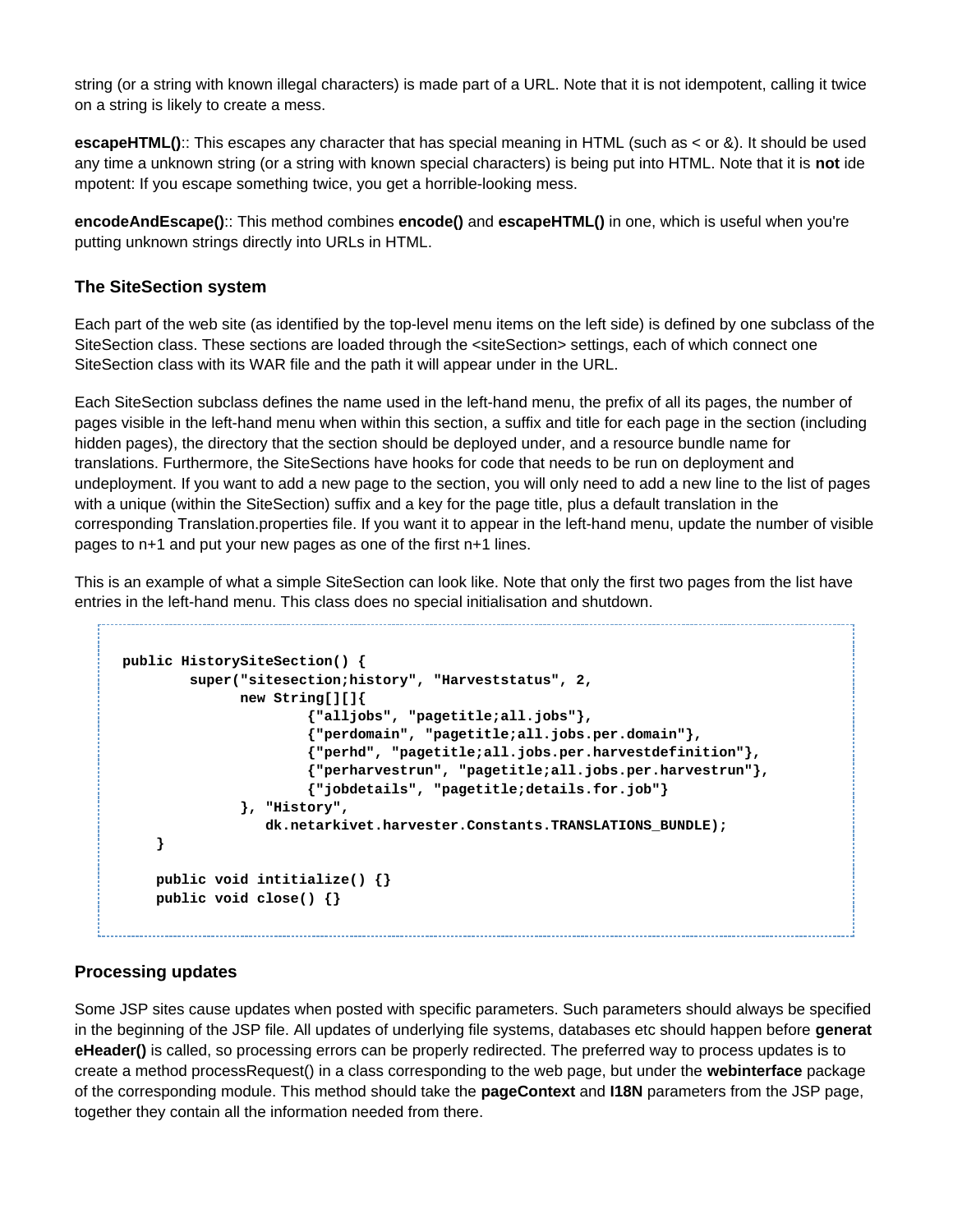In case of processing errors, the processing method should call **HTMLUtils.forwardToErrorPage()** and then throw a **ForwardedToErrorPage** exception. The JSP code should always enclose the **processRequest()** call in a try-catch block and return immediately if **ForwardedToErrorPage** is thrown, like in the following code-fragment:

```
try {
         HTMLUtils.forwardOnEmptyParameter(pageContext,
            Constants.DOMAIN_PARAM);
         DomainConfigurationDefinition.processRequest(
            pageContext, I18N);
     } catch (ForwardedToErrorPage e) {
         return;
     }
```
This mechanism should be used for "expected" errors, mainly illegal parameters. Errors of the "this can never happen" nature should just cause normal exceptions. Like in other code, the **processRequest()** method should check its parameters, but it should also check the parameters posted in the request to check that they conform to the requirements. Some methods for that purpose can be found in **HTMLUtils**.

## <span id="page-8-0"></span>**I18n**

We use the Apache I18n taglib for most internationalization on the web pages. This means that instead of writing different versions of a web page for different languages, we replace all natural language parts of the page with special formatting instructions. These are then used to look up translations to the language in effect in translation resource bundles.

Normal strings can be handled with the <fmt:message/> tag. If variable parameters are introduced, such as object names or domain names, they can be passed as parameters using <fmt:message key="translation.key"><fmt:param value="<%myVal>"/></fmt:message>. Note that while the message retrieved for the key gets any HTML-specific characters escaped, the values do not and should be manually escaped. It is possible if necessary to pass HTML as parameters.

Dates should in general be entered using <fmt:formatDate type="both">, though a few places use a more explicit handling of formats. This lets the date be expressed in the native language's favorite style.

Integers and longs are handled in Java properties files with {0, number, integer} or {0, number, long} as described in [MessageFormat](http://java.sun.com/javase/7/docs/api/java/text/MessageFormat.html). In JSP files we convert integer/long to strings with method HTMLUtils.localiseLong(long, PageContext) or method HTMLUtil.localiseLong(long, Locale).

Note the boilerplate code at the start of every page that defines output encoding, taglib usage, translation bundle, and a general-purpose I18N object. It is important that the translation bundles from the **Constants** class for the module you're in is used, or incomprehensible errors will occur.

```
pageEncoding="UTF-8"
%><%@taglib uri="http://java.sun.com/jsp/jstl/fmt" prefix="fmt"
%><fmt:setLocale value="<%=HTMLUtils.getLocale(request)%>" scope="page"
/><fmt:setBundle scope="page"
basename="<%=dk.netarkivet.archive.Constants.TRANSLATIONS_BUNDLE%>"/><%
     private static final I18n I18N
             = new I18n(dk.netarkivet.archive.Constants.TRANSLATIONS_BUNDLE);
%><%
```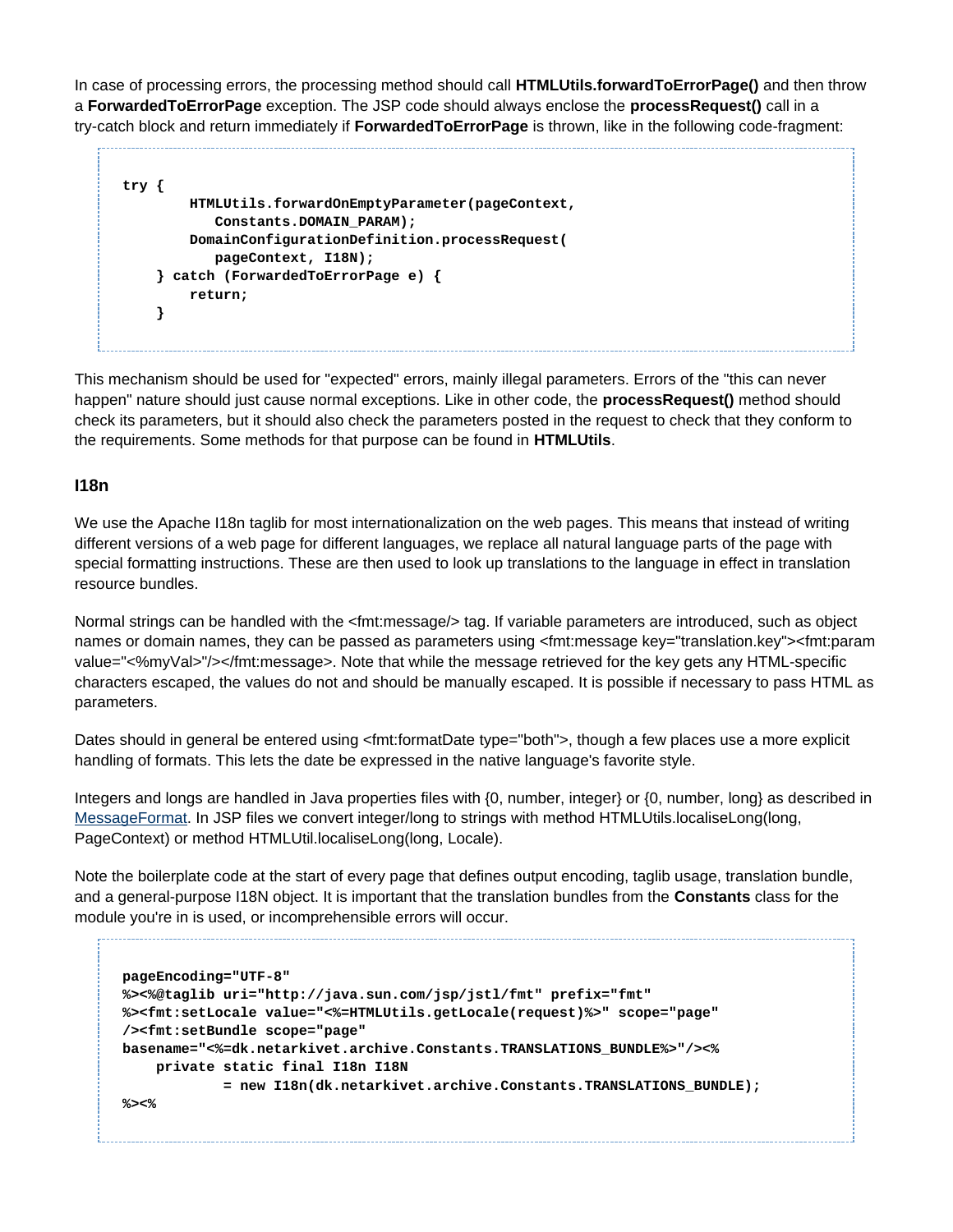

# <span id="page-9-0"></span>**Pluggable parts**

#### **Contents**

- [RemoteFile](#page-9-1)
- [JMSConnection](#page-9-2)
- **[ArcRepositoryClient](#page-9-3)**
- [IndexClient](#page-9-4)
- [Archive Admin DBSpecifics](#page-10-1)
- **[Harvester DBSpecifics](#page-10-2)**
- [Notifications](#page-10-3)
- [HeritrixController](#page-10-4)
- [ActiveBitPreservation](#page-10-5)

Some points in NetarchiveSuite can be swapped out for other implementations, in a way similar to what Heritrix uses.

# <span id="page-9-1"></span>**RemoteFile**

The RemoteFile interface defines how large chunks of data are transferred between machines in a NetarchiveSuite installation. This is necessary because JMS has a relatively low limit on the size of messages, well below the several hundred megabytes to over a gigabyte that is easily stored in an ARC or WARC file.

The [RemoteFile](https://sbforge.org/maven/netarchivesuite/apidocs/release/dk/netarkivet/common/distribute/RemoteFile.html) interface is defined by the **RemoteFile** interface.

# <span id="page-9-2"></span>**JMSConnection**

The JMSConnection provides access to a specific JMS connection. The default NetarchiveSuite distribution contains only one implementation, namely JMSConnectionSunMQ which uses Sun's OpenMQ. We recommend using this implementation, as other implementations have previously been found to violate some assumptions that NetarchiveSuite depends on.

The JMSConnection interface is defined by the abstract class [JMSConnection](https://sbforge.org/maven/netarchivesuite/apidocs/release/dk/netarkivet/common/distribute/JMSConnection.html).

Implementations of this interface needs to implement the four abstract methods in this interface: getConnectionFactory(), getDestination(String destinationName), onException(JMSException e), and getQueueSession().

# <span id="page-9-3"></span>**ArcRepositoryClient**

The ArcRepositoryClient handles access to the Archive module, both upload and low-level access.

The [ArcRepositoryClient](https://sbforge.org/maven/netarchivesuite/apidocs/release/dk/netarkivet/common/distribute/arcrepository/ArcRepositoryClient.html) interface is defined by the interface ArcRepositoryClient

# <span id="page-9-4"></span>**IndexClient**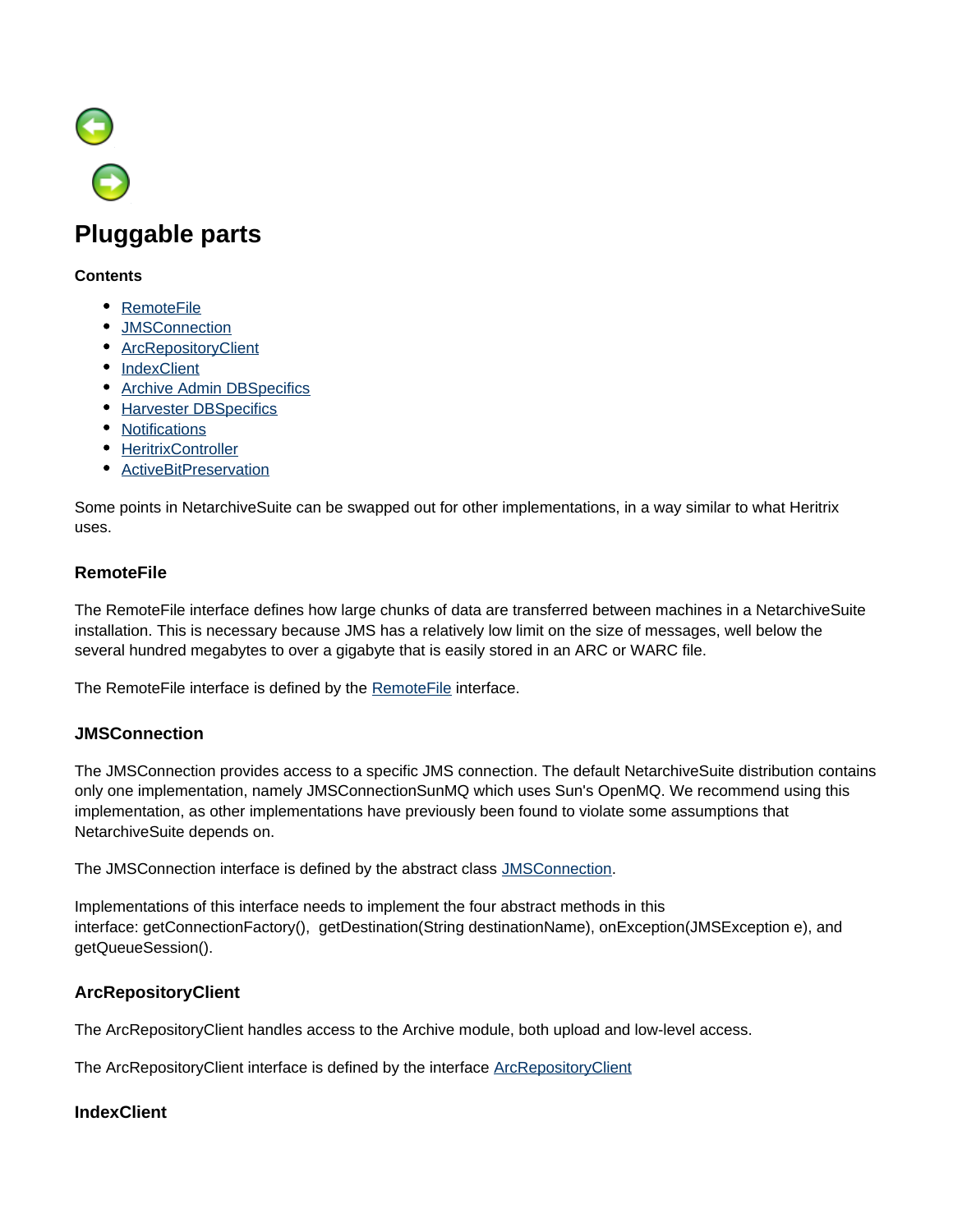The IndexClient provides the Lucene indices that are used for deduplication and for viewerproxy access. It makes use of the ArcRepositoryClient to fetch data from the archive and implements several layers of caching of these data and of Lucene-indices created from the data. It is advisable to perform regular clean-up of the cache directories.

The IndexClient interface is defined by the Java interface [JobIndexCache](https://sbforge.org/maven/netarchivesuite/apidocs/release/dk/netarkivet/common/distribute/indexserver/JobIndexCache.html)

# <span id="page-10-1"></span>**Archive Admin DBSpecifics**

Defines functionality specific to the type of database for the Archive Admin database, see [javadoc](https://sbforge.org/maven/netarchivesuite/apidocs/release/dk/netarkivet/archive/arcrepositoryadmin/DBSpecifics.html) for details.

#### <span id="page-10-2"></span>**Harvester DBSpecifics**

Defines functionality specific to the type of database used for the Harvester module, see [javadoc](https://sbforge.org/maven/netarchivesuite/apidocs/release/dk/netarkivet/harvester/datamodel/DBSpecifics.html) for details.

## <span id="page-10-3"></span>**Notifications**

The Notifications interface lets you choose how you want important error notifications to be handled in your system. Two implementations exist, one to send emails, and one to print the messages to System.err. Adding more specialised plugins should be easy.

The Notifications interface is defined by the abstract class [Notifications.](https://sbforge.org/maven/netarchivesuite/apidocs/release/dk/netarkivet/common/utils/Notifications.html)

# <span id="page-10-4"></span>**HeritrixController**

The HeritrixController interface defines our interface for initialize a running Heritrix instance and communicate with this instance. We have two implementations that starts heritrix as its own process and then communicates with it using JMX (JMXHeritrixController, BnfHeritrixController), and a deprecated implementation with heritrix embedded inside NetarchiveSuite (DirectHeritrixController), which controls Heritrix using a CrawlController instance.

The [HeritrixController](https://sbforge.org/maven/netarchivesuite/apidocs/release/dk/netarkivet/harvester/harvesting/controller/HeritrixController.html) interface is defined by the Java interface **HeritrixController**.

# <span id="page-10-5"></span>**ActiveBitPreservation**

The ActiveBitpreservaton interface defines our interface for initializing bitpreservation actions from our GUI. We have a filebased (now deprecated) and a database based implementation. Both these implementations communicate with the archive through the ArcRepository interface.

The [ActiveBitPreservation](https://sbforge.org/maven/netarchivesuite/apidocs/release/dk/netarkivet/archive/arcrepository/bitpreservation/ActiveBitPreservation.html) interface is defined by the Java interface ActiveBitPreservation



# <span id="page-10-0"></span>**XML handling by Deploy**

The deploy program needs to create a settings file in the  $x<sub>m</sub>1$  fileformat for each application. The creation of these files involves manipulating  $xml$  datastructures, creating new  $xml$  instances based on previous ones and saving the result to a file.

The XMLTree class (under dk.netarkivet.common.utils) did not support this functionality, and it would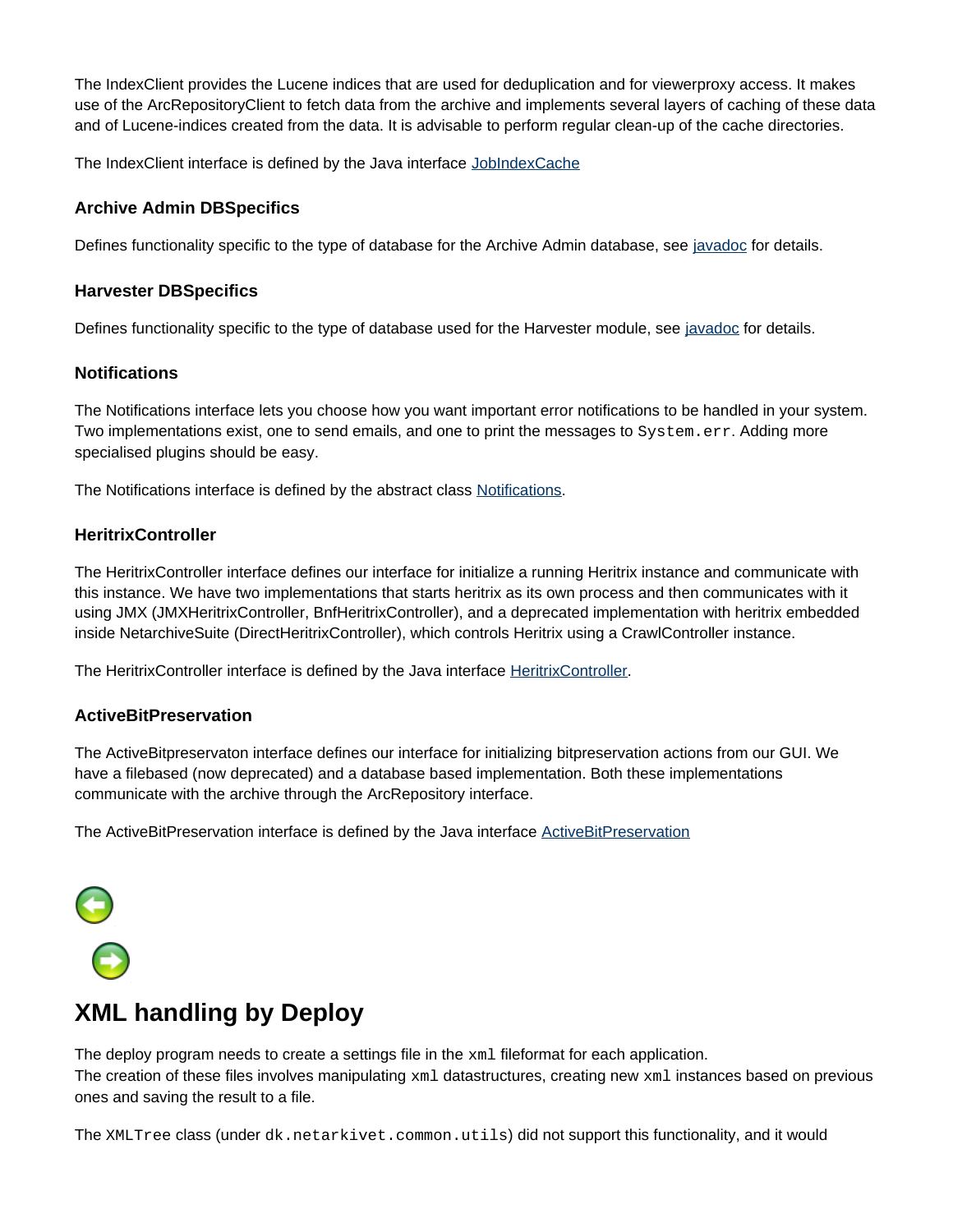require a major structural change in the class to meet our demands.

A new class (dk.netarkivet.deploy.XmlStructure) was therefore implemented to meet our requirements for handling the xml datastructure.

This class uses the  $com.dom4$  j structure for handling the  $xml$  datastructure.

The dk.netarkivet.deploy.XmlStructure class has the ability to inherit and overwrite, which is used in the deploy configuration structure.

The abilty to inherit is implemented as creating a new instance identical to a current instance, thus inheritance can only occur during creation of a new instance of this class.

The overwrite function merges the current !XmlStructure with a new tree.

This means that the leafs which are present in both new tree and the current one, the value in the current leaf will be overwritten by the leaf on the new tree.

Branches which only exists in the new tree will be appended to the current tree.

The branches in both trees are then recursively overwritten



# <span id="page-11-0"></span>**Archive Design**

#### **Contents**

- [Archive Overview](#page-11-1)
	- [Architecture](#page-12-0)
	- [Repository State Machine](#page-12-1)
		- [Admin for the Repository](#page-16-0)
		- [Communication between ArcRepository and the replicas](#page-17-0)
	- [Extra functionality](#page-17-1)
- [Indexes and caching](#page-18-0)
- **[CrawlLogIndexCache](#page-19-0)**

The Archive Design Description contains the description of overview of how the archive works, describes Indexing and caching and describes CrawlLogIndexCache.

#### <span id="page-11-1"></span>**Archive Overview**

The NetarchiveSuite archive component allows files to be stored in a replicated and distributed environment.

Basically, the storage nodes are replicated over a number of **bitarchive replicas**. During the storing process each copy is verified to have the same checksum, before a store is accepted. Besides that, functionality for automatically checking that each bitarchive replica holds the same files with the same checksum, ensures that ever loosing a bit is highly improbable.

For each **bitarchive replica**, the files may be stored in a distributed manner on several **bitarchives instances**. The philosophy is that you can use off-the-shelf hardware with ordinary hard disks for one bitarchive replica. This allows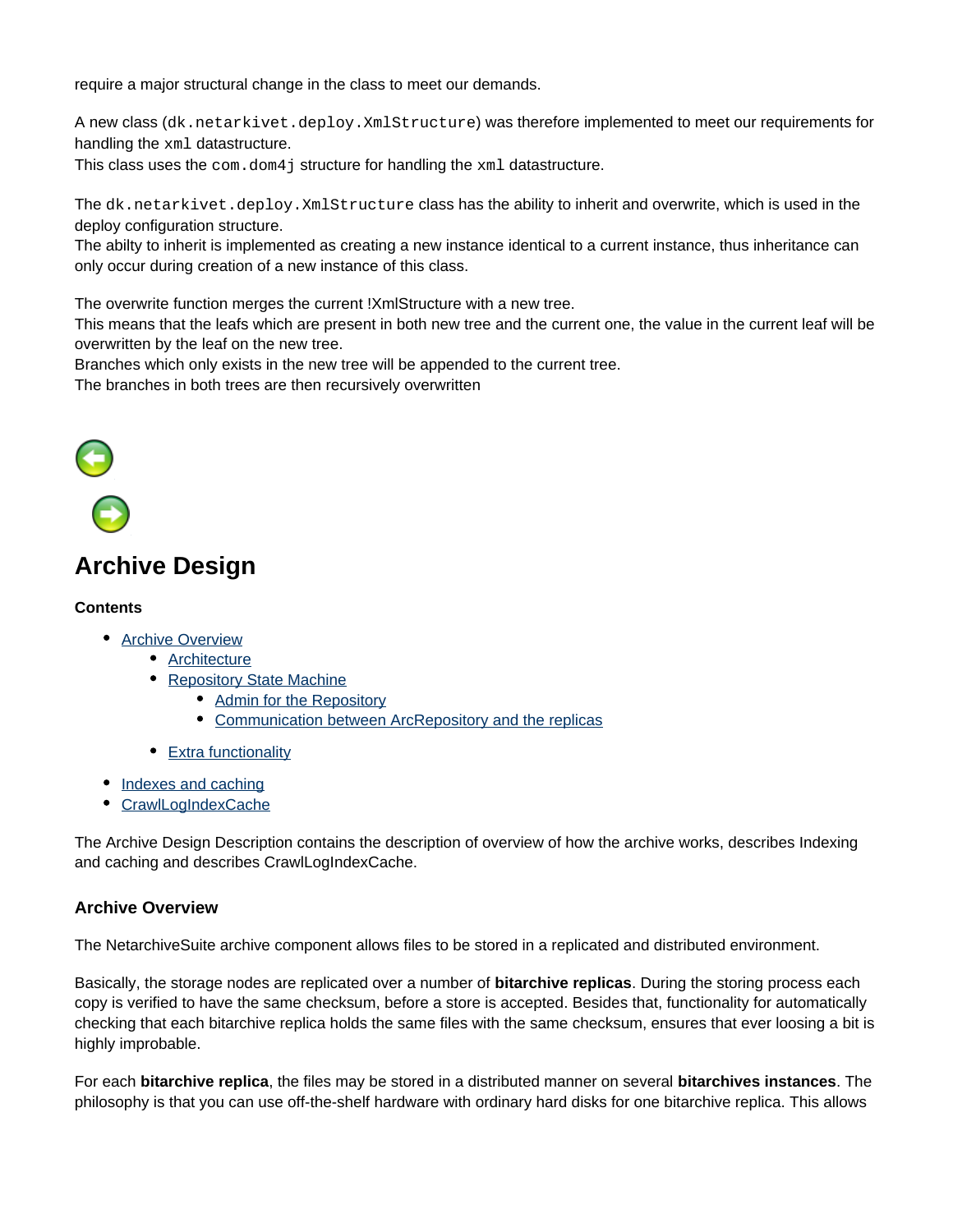you to use cheaper hardware, and get more CPU-power per byte. This may be important if you regularly want to perform large tasks on the given bits, like indexing or content analysis. Beware however, that the power usage may be higher in such a setup, and that the maintenance needs may be higher.

## <span id="page-12-0"></span>**Architecture**

The archive architecture is shown in the following figure:



where

- Repository is handled by the ArcRepository application
- Replica X for bitarchives is handled by the BitarchiveMonitor application
- Bitarchive Instance X.N is handled by the Bitarchive application So there is
- An ArcRepository: **Exactly One**
- BitarchiveMonitors: **One per bitarchive replica**
- Bitarchives: **As many as you like per bitarchive replica** The components communicate using JMS, and a file transfer method (currently FTP, HTTP and HTTPS methods are implemented).

The public interface is through the ArcRepository. This interface allows you to send JMS messages to the ArcRepository and get responses, using the JMSArcRepositoryClient. It has methods to store a file, get a file, get one record from an ARC file, and run batch jobs on the archive. Batch jobs allow you to submit a job to be run on all files, or selected individual files, on a given location, and return the results. Additionally, there are some methods for recovering from an error scenario which we will cover shortly under bit preservation.

# <span id="page-12-1"></span>**Repository State Machine**

When files are uploaded to the repository, it uploads the file by sending upload requests and checking the uploads as sketched in the below figure.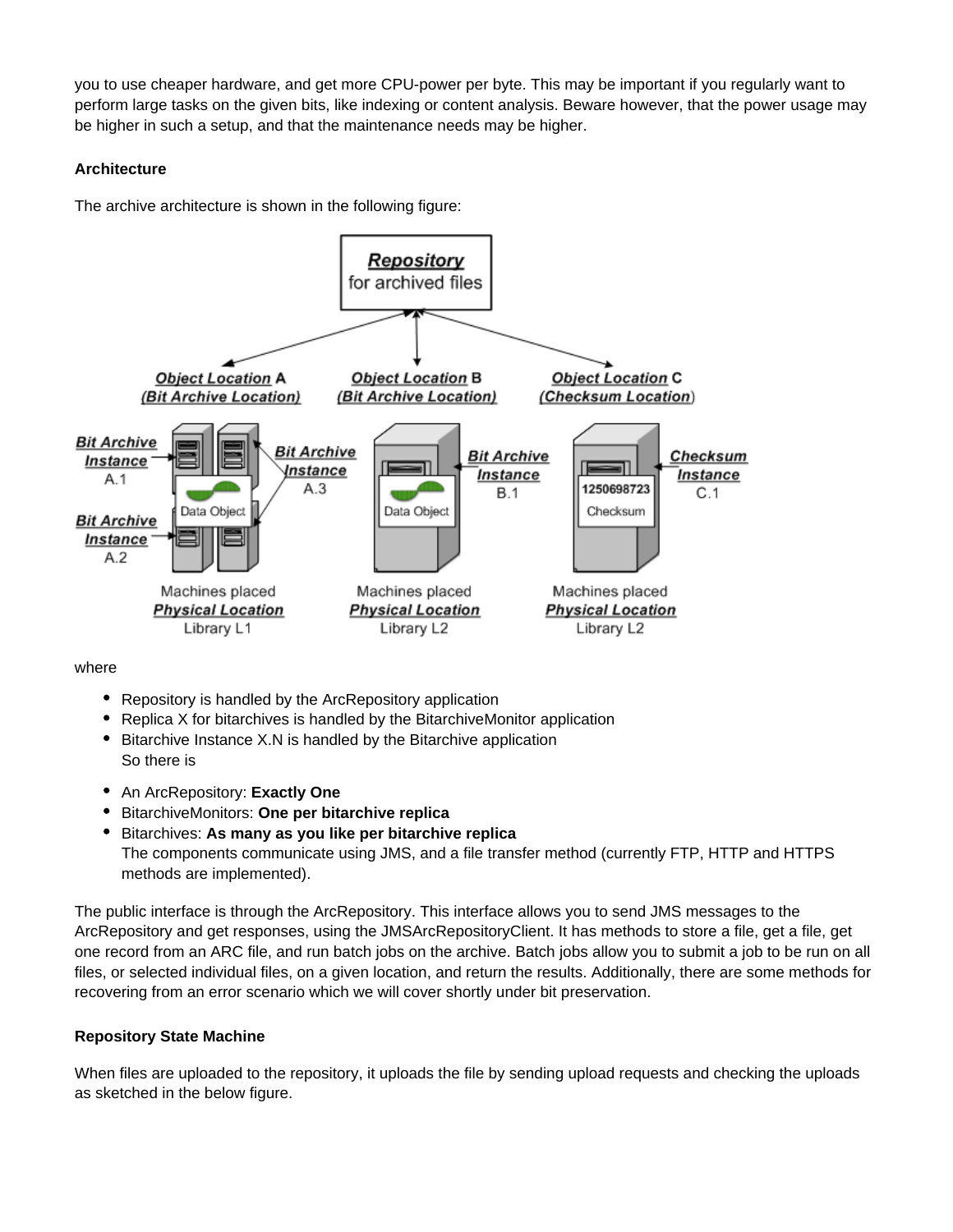

Internally this is handled following a state machine based on the messages it receives. These can either be

- a store message for a file to be stored
- a Upload Reply message from a bitarchive replica that was requested to upload a file (in storing process).
- a Checksum Reply message from a bitarchive replica that was requested find checksum as part of checking a file status (in storing process).

The state diagram for each message is given in the below figures: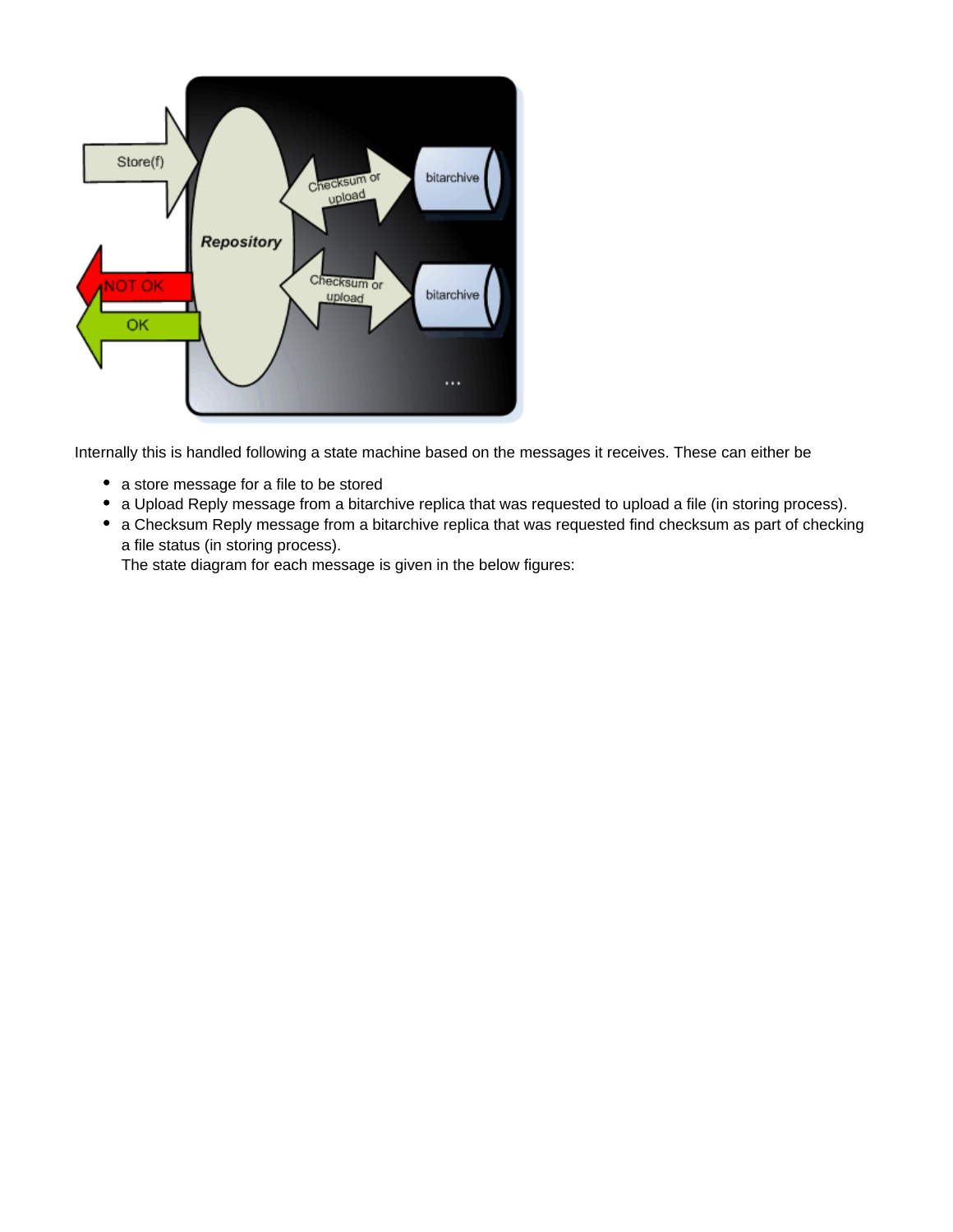

**Upload Reply message**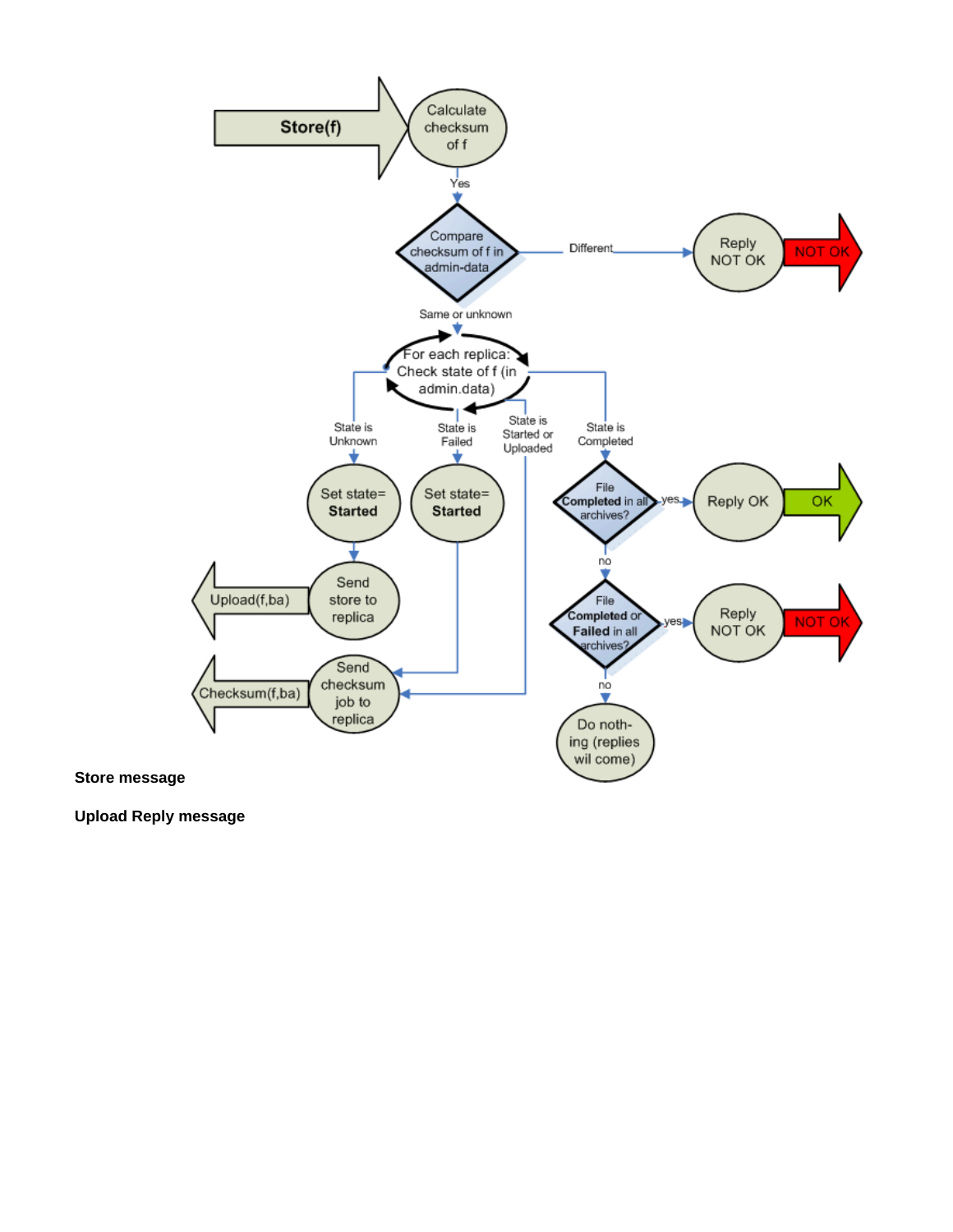

**Checksum Reply message**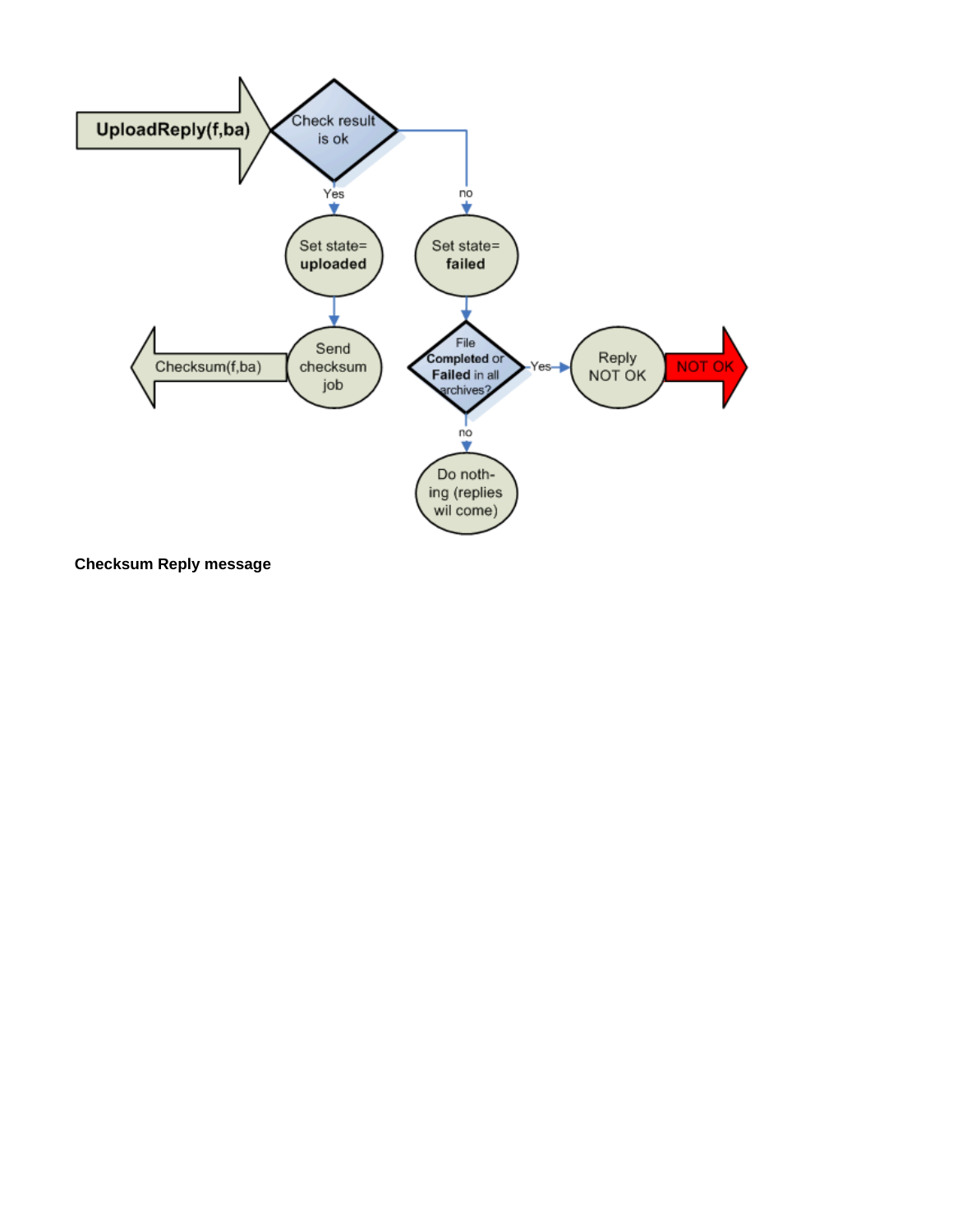

#### <span id="page-16-0"></span>**Admin for the Repository**

The ArcRepository keep a record of the upload status of all the files for all the replicas. This information was until release 3.10 stored in the admin.data file. This solution is now deprecated. Now the information about the files in the replicas is now by default stored in a database. This database can also be used for the bitpreservation.

It has the following table diagram:



A few databases indices are also needed: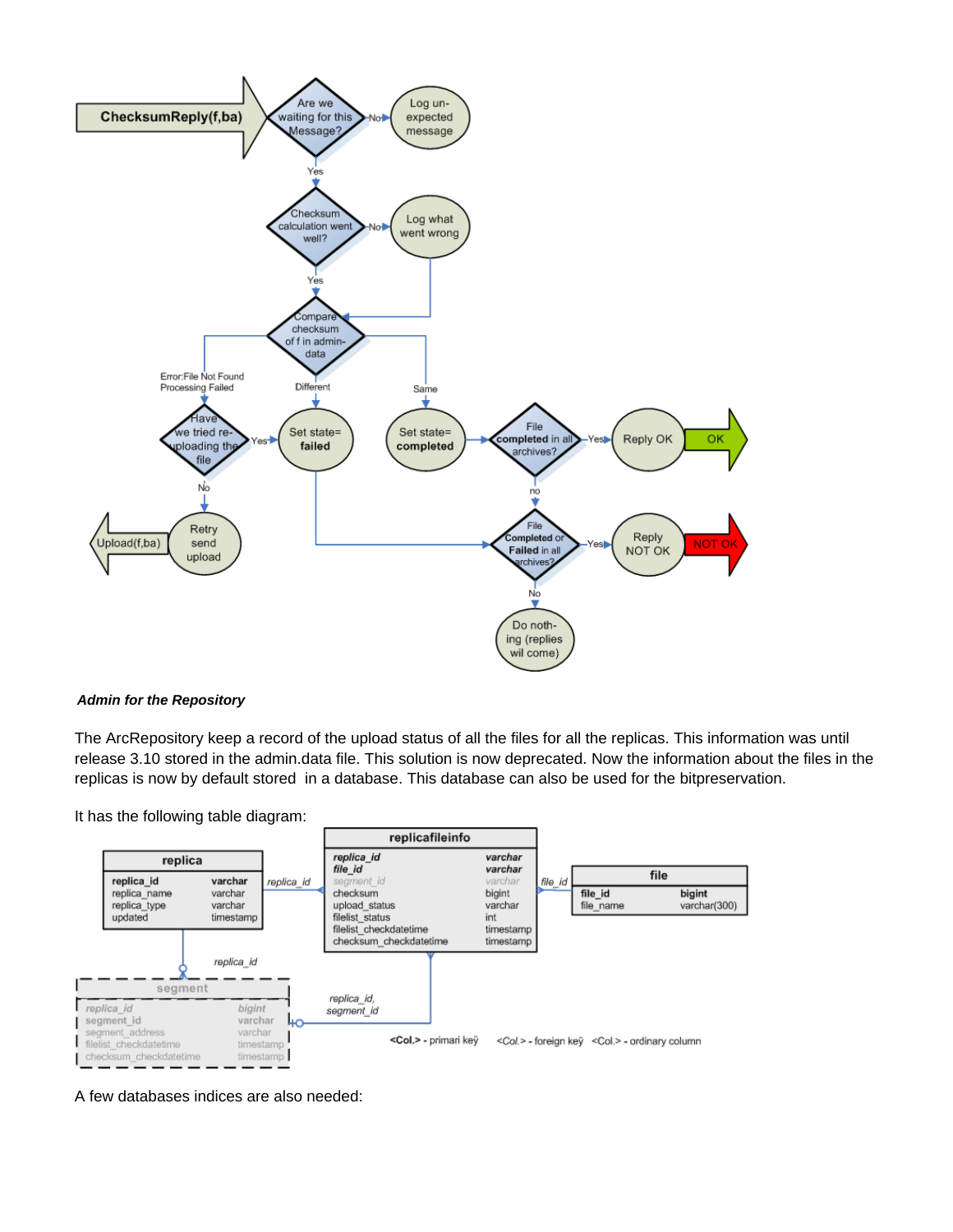```
create index fileandreplica on replicafileinfo (file_id, replica_id);
create index replicaandfileliststatus on replicafileinfo (replica_id,
filelist_status);
create index replicaandchecksumstatus on replicafileinfo (replica_id,
checksum_status);
create index fileindex on file (filename);
```
#### <span id="page-17-0"></span>**Communication between ArcRepository and the replicas**

The following drawing shows the message interaction between the ArcRepository and the replicas:



The 'replica inf cache database' is the database described above.

#### <span id="page-17-1"></span>**Extra functionality**

Besides the basic architecture, the archive component contains the following extras:

- An index server, providing three kinds of indexing capabilities of a location.
- A bitpreservation web interface, providing an interface for monitoring bit . integrity and handling error scenarios(missing/corrupt files in the archive)
- Command line tools for uploading a file, getting a file, getting an arc . record or running a batch job.

#### **The index server**

The index server allows you to build an index over your data.

It does this by using the batch method defined in the arc repository.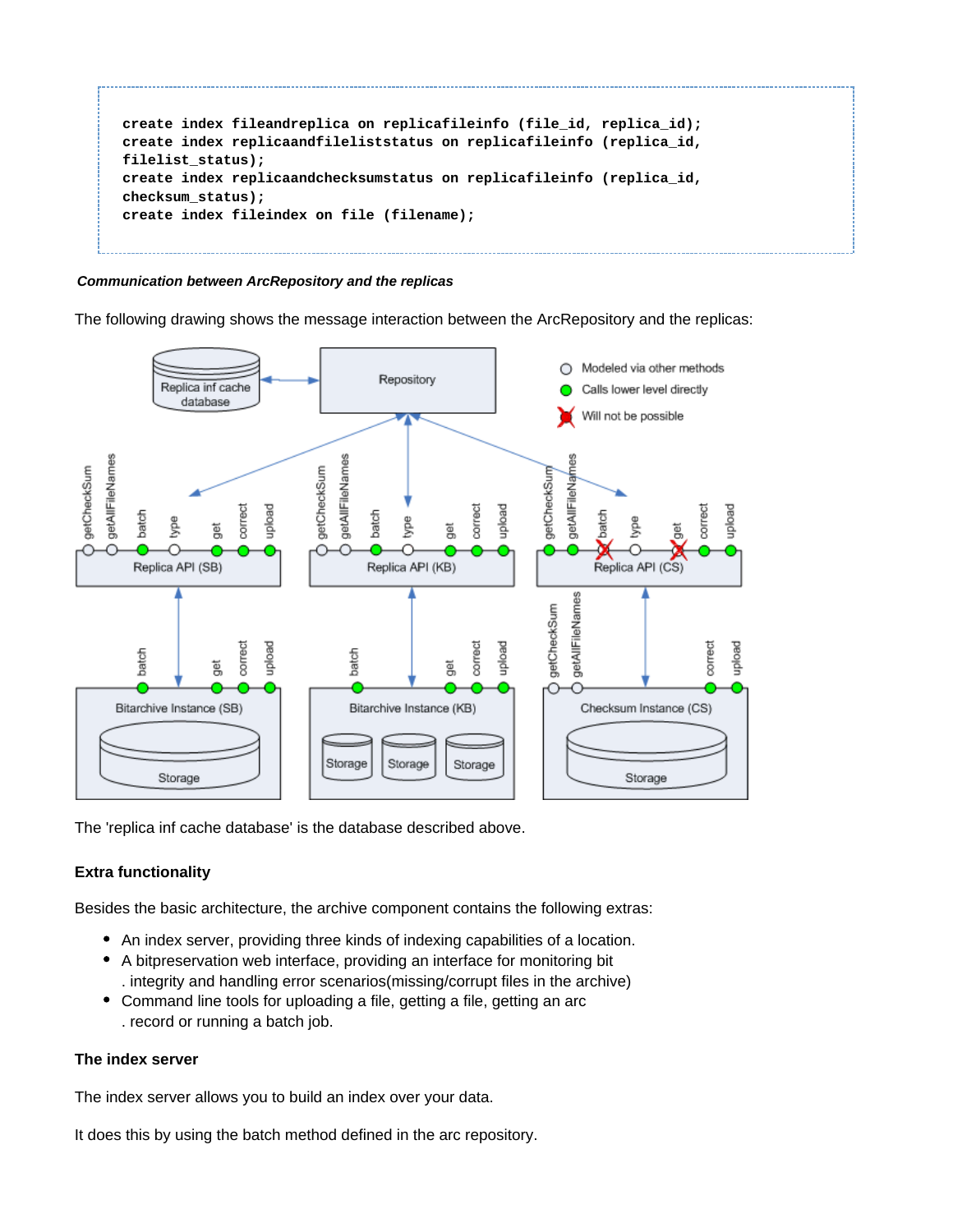It assumes you have an archive containing only ARC files, and that arcfiles are named

**<<job-number>>\*-.arc(.gz)**

and that for each job number, there are arc files with the names

**<<job-number>>-metadata-\*.arc**

containing the crawl.log for the harvest that generated the arc files, and a cdx file for all the arc files. These files will be generated by the NetarchiveSuite harvester component.

Using the IndexRequestClient, you may request indexes over a number of jobs, either of type CDX, or as a lucene index. The lucene index comes in two different flavours,

- One is used for the deduplication feature of the harvesting component, which only contains the objects that are not of mime-type text/\*
- The other is used by the access component, and contains all objects.

#### **The bit preservation interface**

For monitoring the bit integrity of your archive, and for performing actions in case of bit errors, a user interface is available. This is installed as a site section of the NetarchiveSuite webserver.

This will basically give you a user interface with the following features:

- Perform a check that all files are present on a given bitarchive replica (can take hours to complete this check)
- Perform a check that all files have correct checksum on a given bitarchive replica (can take hours to complete this check)
- Reestablish files that are missing on one bitarchive replica, but available in another replica
- Replace a file with bad checksum (ie. the file is corrupt) on one bitarchive replica, where a healthy copy is available in another replica

#### <span id="page-18-0"></span>**Indexes and caching**

The deduplication code and the viewer proxy both make use of an index generating system to generate Lucene indexes from the data in the archive. This system makes extensive use of caching to improve index generation performance. This section describes the default index generating system implemented as the IndexRequestClient plugin.

There are four parts involved in getting an index, each of them having their own cache. The first part resides on the client side, in the IndexRequestClient class, which caches unzipped Lucene indexes and makes them available for use. The IndexRequestClient receives its data from the CrawlLogIndexCache in the form of gzipped Lucene indexes. The CrawlLogIndexCache generates the Lucene indexes based on Heritrix crawl.log files and CDX files extracted from the ARC files, and caches the generated indexes in gzipped form. The crawl.log files and CDX files are in turn received through two more caches, both of which extract their data directly from the archive using batch jobs and store them in sorted form in their own caches.

All four caches are based on the generic FileIndexCache class, which handles the necessary synchronization to ensure that not only separate threads but also separate processes can access the cache simultaneously without corrupting it. When a specific cache item is requested, the cache is first checked to see if it already exists. If it doesn't, a file indicating that work is being done is locked by the process. If this lock is acquired, the actual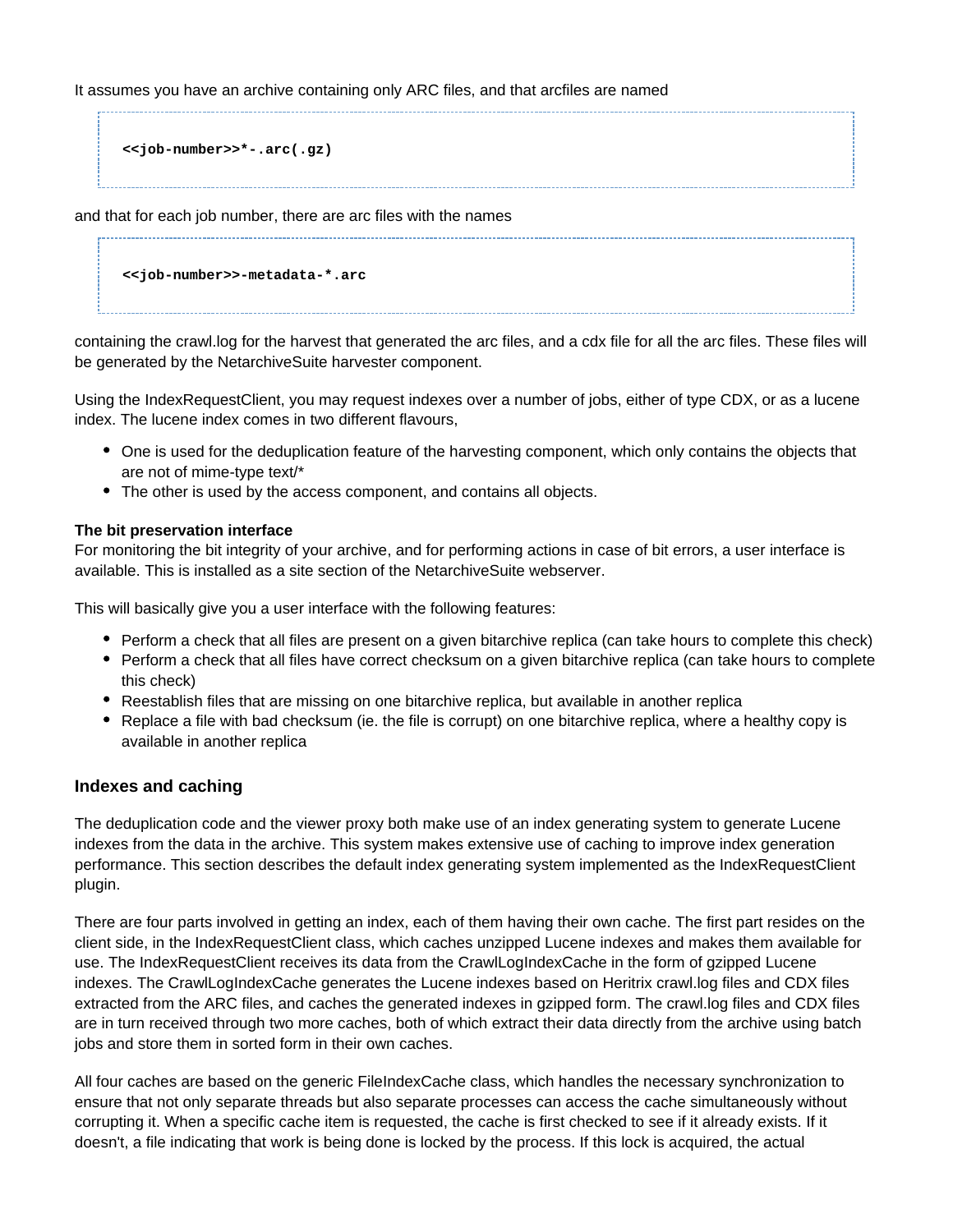cache-filling operation can take place, otherwise another thread or process must be working on it already, and we can wait until it finishes and take its data.

The FileIndexCache class is generic on the type of the identifier that indicates which item to get. The higher-level caches (IndexRequestClient and CrawlLogIndexCache) use a Set<Long> type to allow indexes of multiple jobs based on their IDs. The two low-level caches just use a Long type, so they operate on just one job at a time.

The two caches that handle multiple job IDs as their cache item ID must handle a couple of special scenarios: Their cache item ID may consist of hundreds or thousands of job IDs, and part of the job data may be unavailable. To deal with the first problem, any cache item with more than four job IDs in the ID set is stored in a file whose name contains the four lowest-numbered IDs followed by an MD5 checksum of a concatenation of all the IDs in sorted order. This ensures uniqueness of the cache file without overflowing operating system limits.

Every subclass to FileBasedCache uses its own directory, where the cache files are placed. The name of the final cache file is uniquely created from the id-set, which should be made into an index. Since the synchronization is done on the complete path to the cache file, then it must require two instances of the same class (e.g. DedupCrawlLogIndexCache), which is attempting to make cache on the same id-set at the same time, for a synchronisation block to occur. In this case the cache file would anyway only be made once, since the waiting instance will use the same cache file created by the first instance.

A subclass of CombiningMultiFileBasedCache uses a corresponding subclass of RawMetadataCache to make sure that an cache file for every id exists (an id-cache file). If this file does not exist, then it will be created. Afterwards all the id-cache files will be combined to a complete file of the wanted id-set.

The id-cache files are blocked for other processes during their creation, but they are only created once since they can be used directly to create the Lucene cache for other id-sets, which contain this id.

# <span id="page-19-0"></span>**CrawlLogIndexCache**

The CrawlLogIndexCache guarantees that an index is always returned for a given request, regardless of whether part of the necessary data was available. This is done by performing a preparatory step where the data required to create the index is retrieved. If any of the data chunks are missing, a recursive attempt at generating an index for a reduced set is performed. Since the underlying data is always fetched from a cache, it is very likely that all the data for the reduced set is already available, so no further recursion is typically needed. The set of job IDs that was actually found is returned from the request to cache data, while the actual data is stored in a file whose name can be requested afterwards. Note that future requests for the full set of job IDs will cause a renewed attempt at downloading the underlying data, which may take a while, especially if the lack of data is caused by a time-out.

The CrawlLogIndexCache is the most complex of the caches, but its various responsibilities are spread out over several superclasses.

- The top class is the generic FileBasedCache handles the locking necessary to have only one thread in one process at a time create the cached data. It also provides two helper methods: getIndex() is a forgiving cache lookup for complex cache items that handles the partial results described before, and the get(Set<I>) method allows for optimized caching of multiple simple cache requests.
- The MultiFileBasedCache handles the naming of files for caches that use sets as cache item identifiers.
- The CombiningMultiFileBasedCache extends the MultiFileBasedCache to have another, simpler cache as a data source, and providing an abstract method for combining the data from the underlying cache. It adds a step to the caching process of getting the underlying data, and only performs the combine action if all required data was found.
- The CrawlLogIndexCache is a CombiningMultiFileBasedCache whose underlying data is crawl.log files, but adds a simple CDX cache to provide data not found in the crawl.log. It also implements the combine method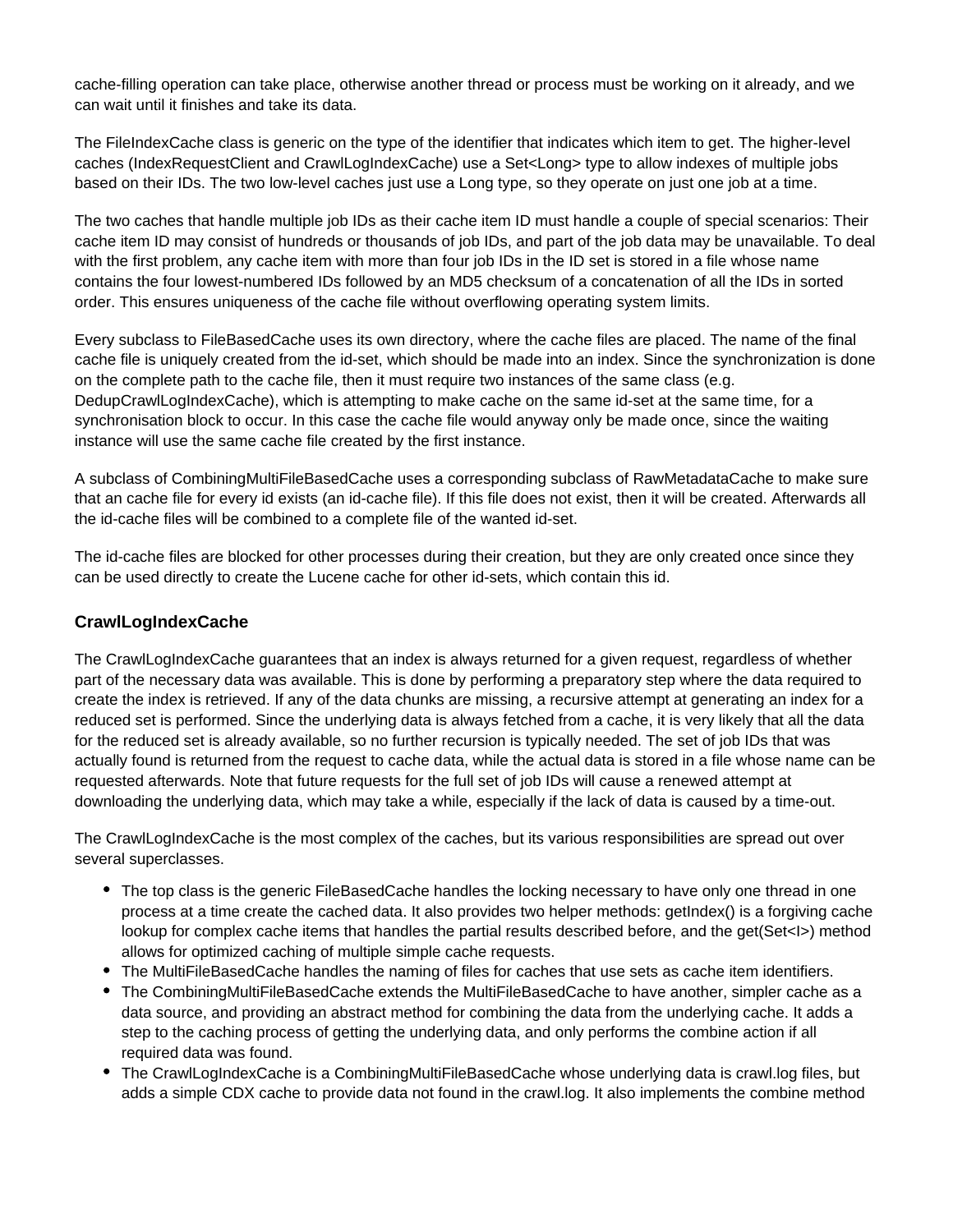by creating a Lucene index from the crawl.log and CDX files, using code from Kristinn Sigurðsson. The other subclass of CombiningMultiFileBasedCache, which provides combined CDX indexes, is not currently used in the system, but is available at the IndexRequestClient level.

• The CrawlLogIndexCache is further subclasses into two flavors, FullCrawlLogIndexCache which is used in the viewer proxy, and DedupCrawlLogIndexCache which is used by the deduplicator in the harvester. The DedupCrawlLogIndexCache restricts the index to non-text files, while the FullCrawlLogIndexCache indexes all files.

The two caches used by CrawlLogIndexCache are CDXDataCache and CrawlLogDataCache, both of which are simply instantiations of the RawMetadataCache. They both work by extracting records from the archived metadata files based on regular expressions, using batch jobs submitted through the ArcRepositoryClient. This is not the most efficient way of getting the data, as a batch job is submitted separately for getting the files for each job, but it is simple. It could be improved by overriding the get(Set<I>) method to collect all the data in one batch job, though some care has to be taken with synchronization and avoiding refetching unnecessary data.

# $\Theta$

# <span id="page-20-0"></span>**Harvester design**

# **Contents**

- [Database](#page-20-1)
- [Harvesting roundtrip](#page-20-2)
	- [Initial steps](#page-21-0)
		- [Uploading templates](#page-21-1)
		- [Creating domains](#page-21-2)
		- [Creating schedules](#page-21-3)
	- [Creating a selective harvest](#page-21-4)
	- [Job creation and and dispatching](#page-21-5)
		- [Splitting](#page-21-6)
	- [Talking to the harvesters](#page-23-0)
	- [Harvest setup](#page-23-1)
	- [Running Heritrix](#page-23-2)
	- [Creating metadata](#page-24-0)
	- [Uploading](#page-25-0)
	- [Storing harvest statistics](#page-25-1)
	- [Old jobs](#page-25-2)
	- [Deduplication in NetarchiveSuite](#page-25-3)

# <span id="page-20-1"></span>**Database**

Description of the individual tables and their columns can be now found in the Derby SQL create script [createfullhdd](https://sbforge.org/svn/netarchivesuite/trunk/scripts/sql/createfullhddb.sql) [b.sql](https://sbforge.org/svn/netarchivesuite/trunk/scripts/sql/createfullhddb.sql).

# <span id="page-20-2"></span>**Harvesting roundtrip**

This section describes what goes on during a harvest, from the templates are uploaded and harvests created till the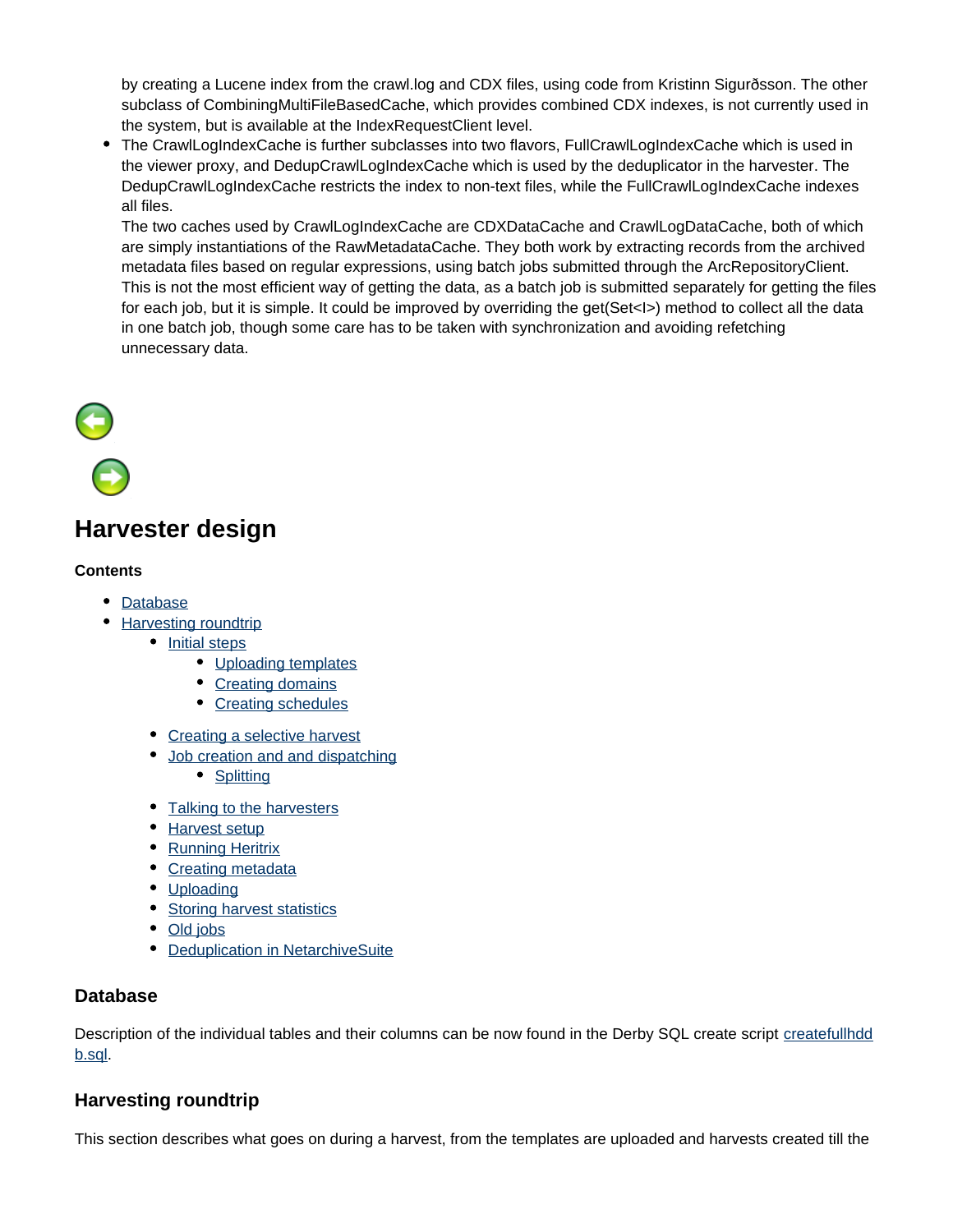ARC files are uploaded to the archive and historical information about the harvest is stored.

## <span id="page-21-0"></span>**Initial steps**

To create a harvest in the first place, we need to have a template to base it on. Additionally, we need a schedule for a selective harvest or some domains to harvest for a snapshot harvest.

#### <span id="page-21-1"></span>**Uploading templates**

Templates (Heritrix order.xml files) are uploaded using the **Definitions-upload-harvest-template.jsp** page. Templates are internally represented with the HeritrixTemplate object, which as part of its constructor verifies that certain elements - later modified programmatically - exist in the template. The template is then stored in the **templat es** table in the database.

#### <span id="page-21-2"></span>**Creating domains**

Domains can either be auto-created through selective harvest definitions or mass upload, or they can be created manually through the interface. Domains are represented with a Domain object, which in turn contains a list of SeedList objects and a list of DomainConfiguration objects. These are stored in the **domains**, **seedlists**, and **config urations** tables respectively. New domains are created with a single configuration, a single seedlist with only one seed

**http://www.<domain>**

and a limit on the number of bytes and/or documents to download.

#### <span id="page-21-3"></span>**Creating schedules**

NetarchiveSuite comes with four schedules, repeating respectively hourly, daily, weekly and monthly. More schedules can be created using the web interface. Schedules are represented with the Schedule object and stored in the **schedules** table in the database.

#### <span id="page-21-4"></span>**Creating a selective harvest**

Harvests are created using the web-based user interface, as described in the User Manual.

#### <span id="page-21-5"></span>**Job creation and and dispatching**

This functionality is handled by the classes in the [harvest scheduler package](https://sbforge.org/maven/netarchivesuite/apidocs/release/dk/netarkivet/harvester/scheduler/package-summary.html).

The [HarvestJobGenerator s](https://sbforge.org/maven/netarchivesuite/apidocs/release/dk/netarkivet/harvester/scheduler/HarvestJobGenerator.html)elects all harvests that are ready to harvest, i.e. harvests that are activated and where the next harvest date is in the past (or, for snapshot harvest, they haven't run yet). For each harvest, a new thread is started to perform the operations required to send off the jobs – this keeps snapshot harvests from blocking scheduling of selective harvests. Since the threads may run for a while, we keep a set of harvests currently undergoing scheduling and uses it to avoid that the same harvest gets scheduled several times concurrently.

#### <span id="page-21-6"></span>**Splitting**

Splitting a harvest into jobs and sending those jobs off to the harvesters happens, as mentioned, in a separate thread. The first part of splitting is to reduce the harvests into chunks that can be handled by the HarvestJobGenerator itself – since the data structures for domain configurations and their associated domains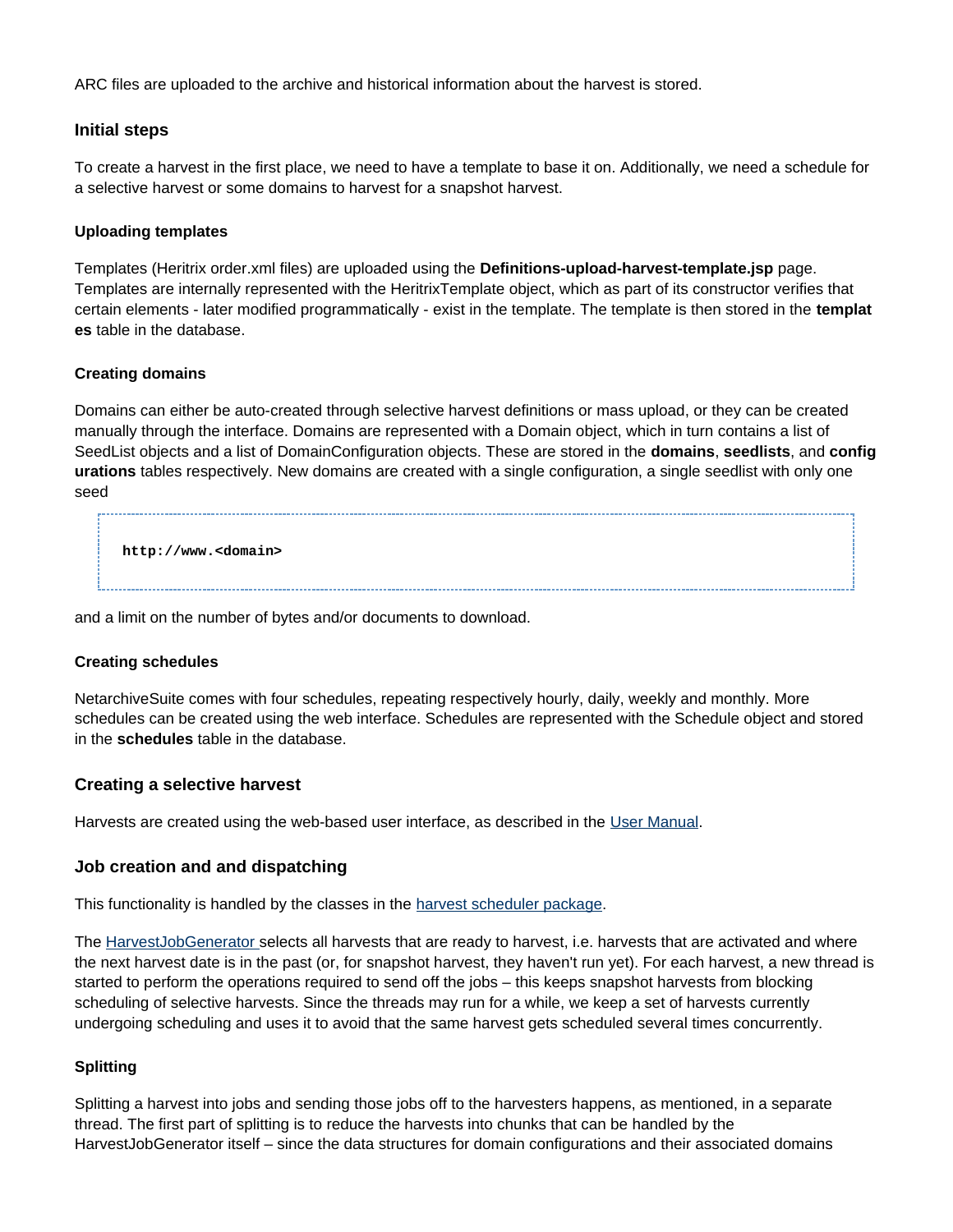contain a fair amount of information, we cannot keep all of them in memory at the same time. For that reason alone, we split harvests into arbitrary chunks with no more domain configurations per chunk than the **configChunkSize** set ting allows. We use an iterator to avoid keeping all the domains and their configurations in memory for this operation, which iterates over all configurations in sorted order. The configurations are sorted by order.xml template, then by maximum number of bytes to harvest, and finally by the expected number of objects harvested. This makes sure that configurations that should be in the same job are sorted next to each other. A [FilterIterator](https://sbforge.org/maven/netarchivesuite/apidocs/release/dk/netarkivet/common/utils/FilterIterator.html) weeds out configurations in a snapshot harvest whose domains either are marked as aliases or were completely harvested in the snapshot harvest that the current snapshot harvest is based on.

For each chunk, we iteratively create new jobs by taking one domain configuration at a time and checking if it can be added to the job we're building. If it cannot, we store the job and start making a new one. Note that the jobs created are not submitted to the harvesters yet; that happens asynchronously as part of the [dispatching check.](https://sbforge.org/maven/netarchivesuite/apidocs/release/dk/netarkivet/harvester/scheduler/JobDispatcher.html)

The check for whether a configuration can be added to a job is the most complex part of the scheduling system. It is based on the need to partition the domains into chunks such that all domains in a job take approximately the same amount of time to harvest and doesn't exceed Heritrix memory limits. The estimation of the size of a domain is complicated by the facts that previously unharvested domains have an unknown size, and that domains can easily increase in size by several orders of magnitude by adding forums, image galleries or crawler traps. Furthermore, each Heritrix instance can only use one order.xml file.

Whether a domain configuration can be added to a job is a multi-stage check with the following stages:

- 1. The configuration must not already have been added to the job.
- 2. The job must not end up with more than configChunkSize configurations.
- 3. The configuration must use the same crawl template as the other configurations in the job.
- 4. If the byte limit for this job is determined by the harvest definition, the configuration must not have a smaller byte limit than the definition specifies. If the byte limit for the job is determined by the other configurations in the job, this configuration must have the same byte limit as the other configurations.
- 5. The expected number of objects harvested by all configurations in the job, based on previous harvests of the configurations, must not exceed the **maxTotalSize** setting.
- 6. The **relative** difference between the largest and smallest expected numbers of objects harvested by configurations in the job must be no more than the **maxRelativeSizeDifference** setting. Note that the default setting for this is 100, so expectations within a job differ by a factor 100, not just 100%. This prevents jobs from finishing many small configurations quickly and take a long time to finish a few, large configurations.
- However, if the **absolute** difference between the largest and smallest expected numbers of objects harvested by configurations in the job is less than the **minAbsoluteSizeDifference** setting, the relative difference is ignored. This allows the very smallest configurations to be lumped together in fewer jobs.

#### **Note: Check on overrides.**

The expected number of objects is found based on previous harvests of a given configuration and a few assumptions about the development of web sites. If a configuration hasn't been harvested before, defaults from the settings file are used. Expectations for previously harvested domains are calculated as follows:

- 1. The "best" previous harvest to estimate from is found by picking the most recent complete harvest using the configuration, or the harvest that harvested the most objects if the configuration never completed.
- 2. The expected size per object is found based on the average size in the "best" previous harvest, if that harvest got enough objects to be considered (at least 50), but at least as many as the **expectedAverageBytesPerO bject** setting.
- 3. A maximum number of objects is found based on the current limits of the configuration and the harvest and the expected size per object. If neither configuration nor harvest imposes any limits, an artificial limit for estimation purposes is taken from the **maxDomainSize** setting.
- 4. A minimum number of objects is the number of objects found in the the "best" previous harvest, or is 0 if no previous harvest was found.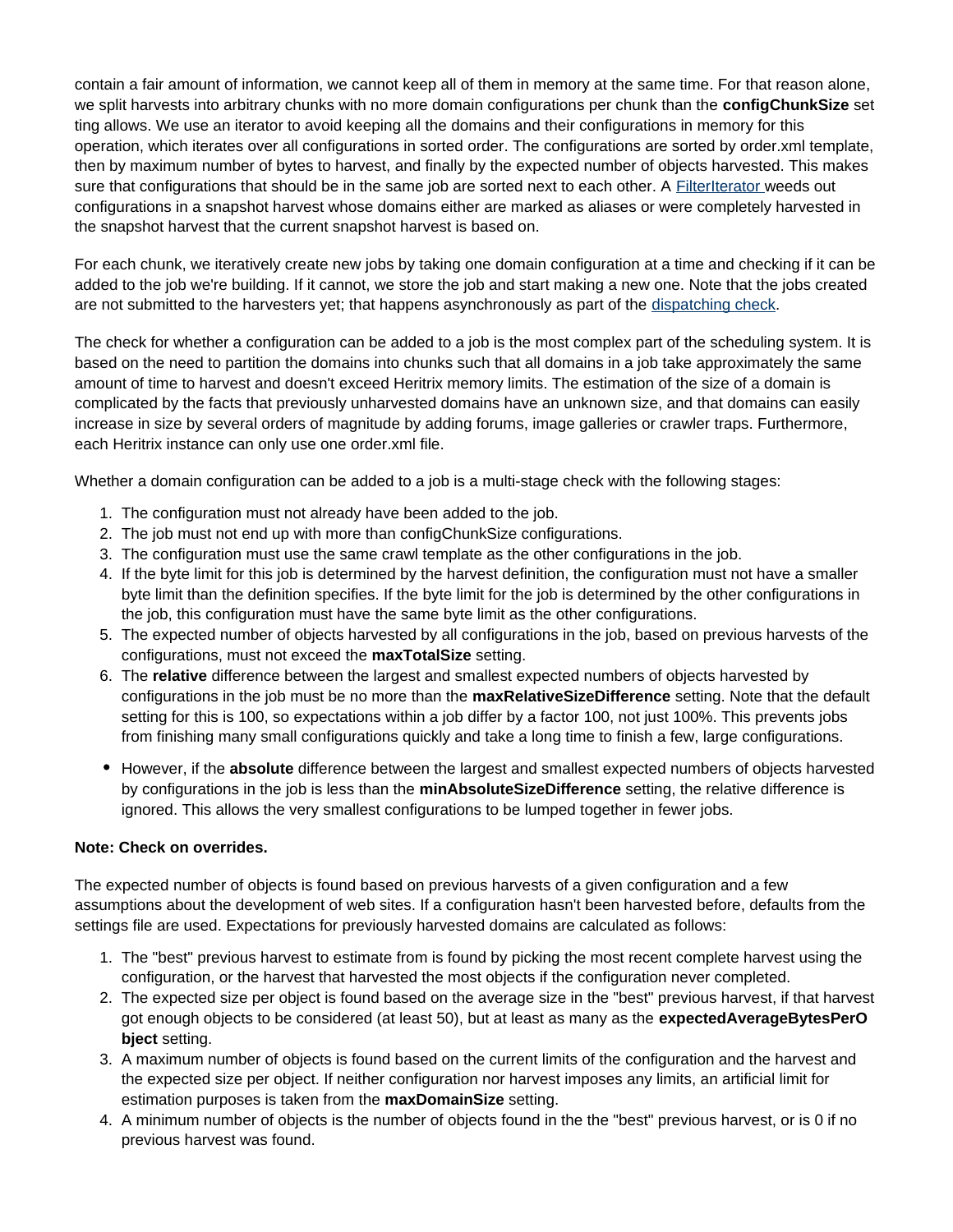- 5. If the configuration had previously been completed, the estimated number of objects is the difference of minimum and maximum divided by the **errorFactorPrevResult** setting plus the minimum.
- Otherwise, the estimated number of objects is the difference of minimum and maximum divided by the **errorF actorBestGuess** setting plus the minimum.
- 1. The expected number of objects is capped by the maximum based on the limits.

The **errorFactorBestGuess** setting should generally be smaller than the the **errorFactorPrevResult** setting, since there is more uncertainty about the actual number of objects when the harvest has never been completed. These two settings are best understood as the largest possible factor of error between our estimate and reality. If we use an error-factor of 10, we accept that while configurations could end up growing by as much as the hard limits allow, we split as if they only grow by one-tenth that amount. In most cases, growth will be limited, but it is likely that if a new archive, forum or such is added to a site, the site can grow significantly between harvests. These settings determine the trade-off between the likelihood that some sites have grown a lot and the desire to keep similar-sized configurations in the same job.

Once the job does not get any more domain configurations added to it, it is added to the database with status 'New', and cannot change further except for status updates.

When all domain configurations for a harvest have been placed in jobs, the time for the next execution of the harvest is set. Note that the execution time is updated regardless of whether the jobs are actually successful, or even have been run. Additionally, the counter of number of runs is updated.

If there are any errors in the scheduling process, including the creation of jobs, the harvest is deactivated to prevent the system from being overloaded with broken scheduling attempts.

## <span id="page-23-0"></span>**Talking to the harvesters**

New Jobs are sent to any available harvesters as a [DoOneCrawlMessage](https://sbforge.org/maven/netarchivesuite/apidocs/release/dk/netarkivet/harvester/harvesting/distribute/DoOneCrawlMessage.html) . This message contains not only the Job object, but also some metadata entries that are associated with the job. Currently, the metadata consists of a listing of the aliases that were used in the job creation and of a listing of the job IDs that should be used to get the deduplication index. The harvests report back via JMS when they are ready to process harvest jobs (see [JobDispatc](https://sbforge.org/maven/netarchivesuite/apidocs/release/dk/netarkivet/harvester/scheduler/JobDispatcher.html) [her](https://sbforge.org/maven/netarchivesuite/apidocs/release/dk/netarkivet/harvester/scheduler/JobDispatcher.html)).

The DoOneCrawlMessages are placed on a JMS queue, either ANY\_HIGHPRIORITY\_HACO for selective/event harvests or ANY\_LOWPRIORITY\_HACO for snapshot harvests. At the same time, the job is set to status 'Submitted', indicating that it's in queue for being picked up by a harvester. The names of these queues is a historical artifact and does not indicate that "high priority" jobs can "get ahead" of "low priority" jobs, and there could potentially be just one or more than two queues. Notice that since the JMS messages are expected to be cleaned from the queues at system restart, we assume that any messages about jobs in state "Submitted" are lost after a restart, and they are therefore automatically resubmitted at system startup.

Each HarvestControllerServer application listens to just one of the two queues. When it receives a message (remember that JMS guarantees exactly-once delivery for queues), it immediately sends a message back that tells the HarvestJobManager that the job has been picked up and can be put in state 'Started'.

At this point, the HarvestControllerServer has accepted that it will attempt to run the job and can start to set up the files necessary for running Heritrix.

# <span id="page-23-1"></span>**Harvest setup**

<span id="page-23-2"></span>The directory used in a crawl is created by the HarvestControllerServer, using the job id and timestamp in the directory name. Details on what Heritrix reads and writes can be found in the [Heritrix "outside the GUI"](http://crawler.archive.org/articles/user_manual/outside.html) page.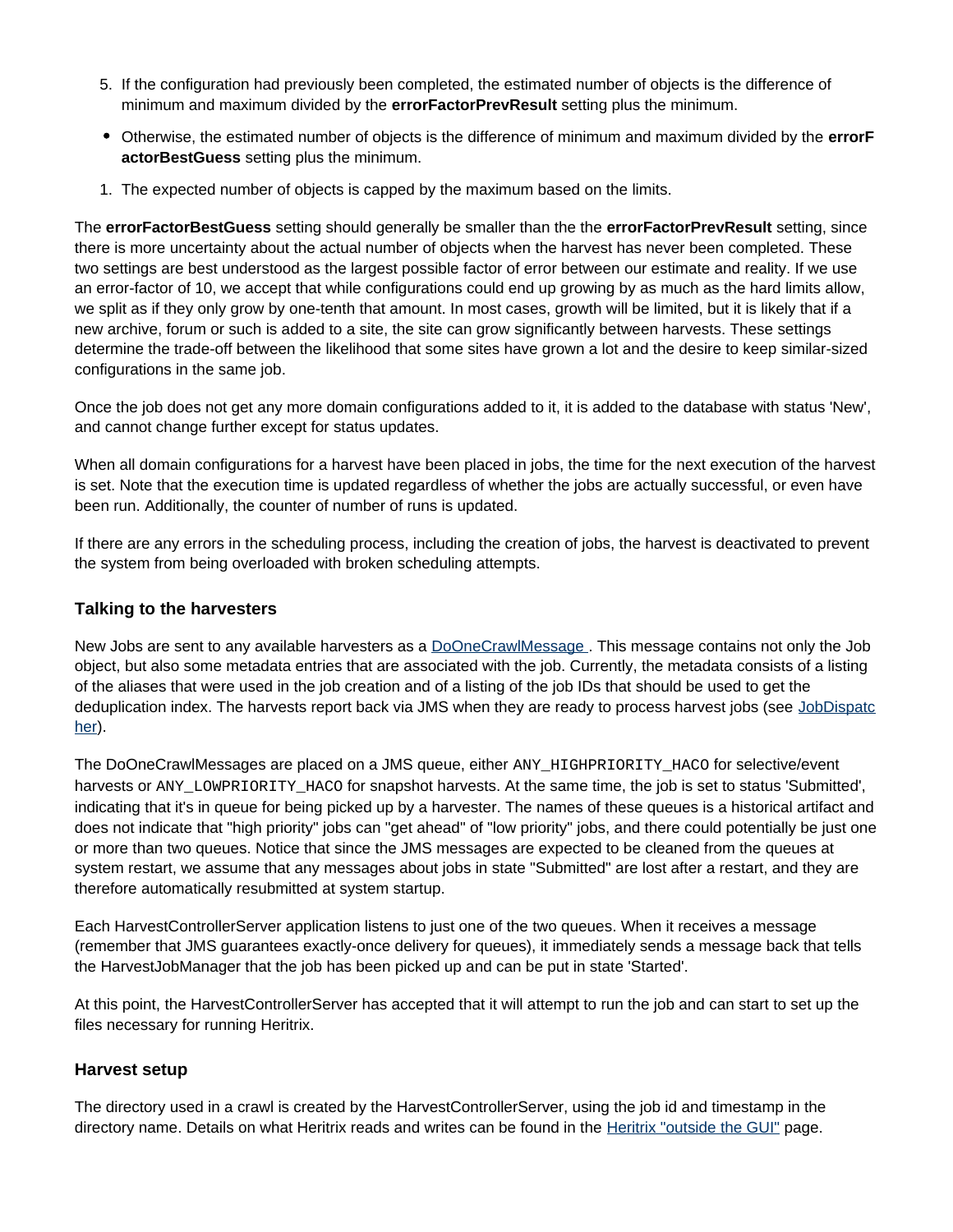# **Running Heritrix**

The HeritrixLauncher class sets the correct file paths in the Heritrix order.xml file and keeps an eye on the progress of the harvest. If Heritrix does not download any data for a period of time defined by the **noResponseTimeout** settin g, HeritrixLauncher will stop the crawl. This is to avoid a single very slow web server from extending the crawl for very little gain. Also, if no crawler threads are active in Heritrix for a period of time defined by the **inactivityTimeout** setting, HeritrixLauncher will stop the crawl. This is a workaround for a subtle bug in Heritrix.

Heritrix is run by the harvester system as a standalone process. This allows access to Heritrix' web interface. The interfacing to the Heritrix process is controlled by JMXHeritrixController (or the more recent BnfHeritrixController), an implementation of the HeritrixController interface. General documentation on JMX can be found as [part of the Java](http://download.oracle.com/javase/1.5.0/docs/api/javax/management/package-summary.html) [documentation,](http://download.oracle.com/javase/1.5.0/docs/api/javax/management/package-summary.html) on the [Oracle JMX Technologies pages,](http://www.oracle.com/technetwork/java/javase/tech/javamanagement-140525.html) in the [JMX Accelerated Howto,](http://www.admc.com/blaine/howtos/jmx/index.html) and via the [JMX Wikipedia](http://en.wikipedia.org/wiki/JMX) [page](http://en.wikipedia.org/wiki/JMX). Heritrix' documentation of its JMX interface is partially described in the now archived [JMX feedback page,](http://web.archive.org/web/20071207025254/http://crawler.archive.org/cgi-bin/wiki.pl?JmxSurvey) but can also be investigated in more depth via the [Heritrix JMX command-line client](http://crawler.archive.org/cmdline-jmxclient/), and in the source files [Heritrix.java](https://archive-crawler.svn.sourceforge.net/svnroot/archive-crawler/release-branches/heritrix-1.14.4/src/java/org/archive/crawler/Heritrix.java) and [CrawlJob.java](https://archive-crawler.svn.sourceforge.net/svnroot/archive-crawler/release-branches/heritrix-1.14.4/src/java/org/archive/crawler/admin/CrawlJob.java) (links for Heritrix version 1.14.4).

JMXHeritrixController (or BnfHeritrixController) starts a new process as part of its constructor, putting the jar files in **l ib/heritrix/lib** and the NetarchiveSuite jar files in the classpath. The process is started in the directory created by the HarvestControllerServer, and all files created as part of the crawl are put into that directory. Stdout and stderr from Heritrix, along with a dump of the startup environment, are put in the **heritrix.out** file. The full command line used for running Heritrix is put in the log file.

Before the process is started, a [shutdown-hook](http://download.oracle.com/javase/1.5.0/docs/api/java/lang/Runtime.html#addShutdownHook(java.lang.Thread)) is added to attempt proper cleanup in case the harvest controller is shut down prematurely. Notice that this hook is removed if the process finishes normally.

After constructing the JMXHeritrixController object, HeritrixLauncher calls the initialize() method on the JMXHeritrixController, which first checks that we're talking to the correct Heritrix instance (in case one was left over from earlier), then uses the addJob JMX command to create a job for the crawl. Before returning from initialize, we call getJobName() to extract from the job a unique name we can use to locate it by later. getJobName() also has the task to wait (using exponential back-off) until the job has actually been created, since the addJob command can return before the job actually exists.

After initialize() is done, the requestCallStart() method executes the JMX command requestCrawlStart to start the job, and we then enter a loop for the duration of the crawl. Inside the loop, we check for the two timeouts as well as for orderly termination of the job and log status reports every 20 seconds. These logs can be seen by the user in the System Overview web page.

Access to the Heritrix user interface can be had by connecting to the port specified by the **heritrixAdminGui** setting, using the admin name and password specified by the **heritrixAdminName** and **heritrixAdminPassword** settings, respectively.

The cleanup of the JMXHeritrixController involves issuing the shutdown JMX command to Heritrix, then waiting for a while (duration defined by the processTimeout setting) for Heritrix to end crawls and write its reports. If Heritrix doesn't stop within the timeout period, we forcibly kill it. After that, we collect the exit code and wait for the stdout/stderr collector processes to finish.

# <span id="page-24-0"></span>**Creating metadata**

After the heritrix has finished with the harvesting, the harvest is documented, and the result of this documentation is stored in a separate arcfile prefixed with the job id, and ending with "-metadata-1.arc". This metadata file contains all heritrix logs and reports associated with this harvest(crawl.log, local-errors.log, progress-statistics.log, runtime-errors.log, uri-errors.log, heritrix.out, crawl-report.txt, frontier-report.txt, hosts-report.txt, mimetype-report.txt,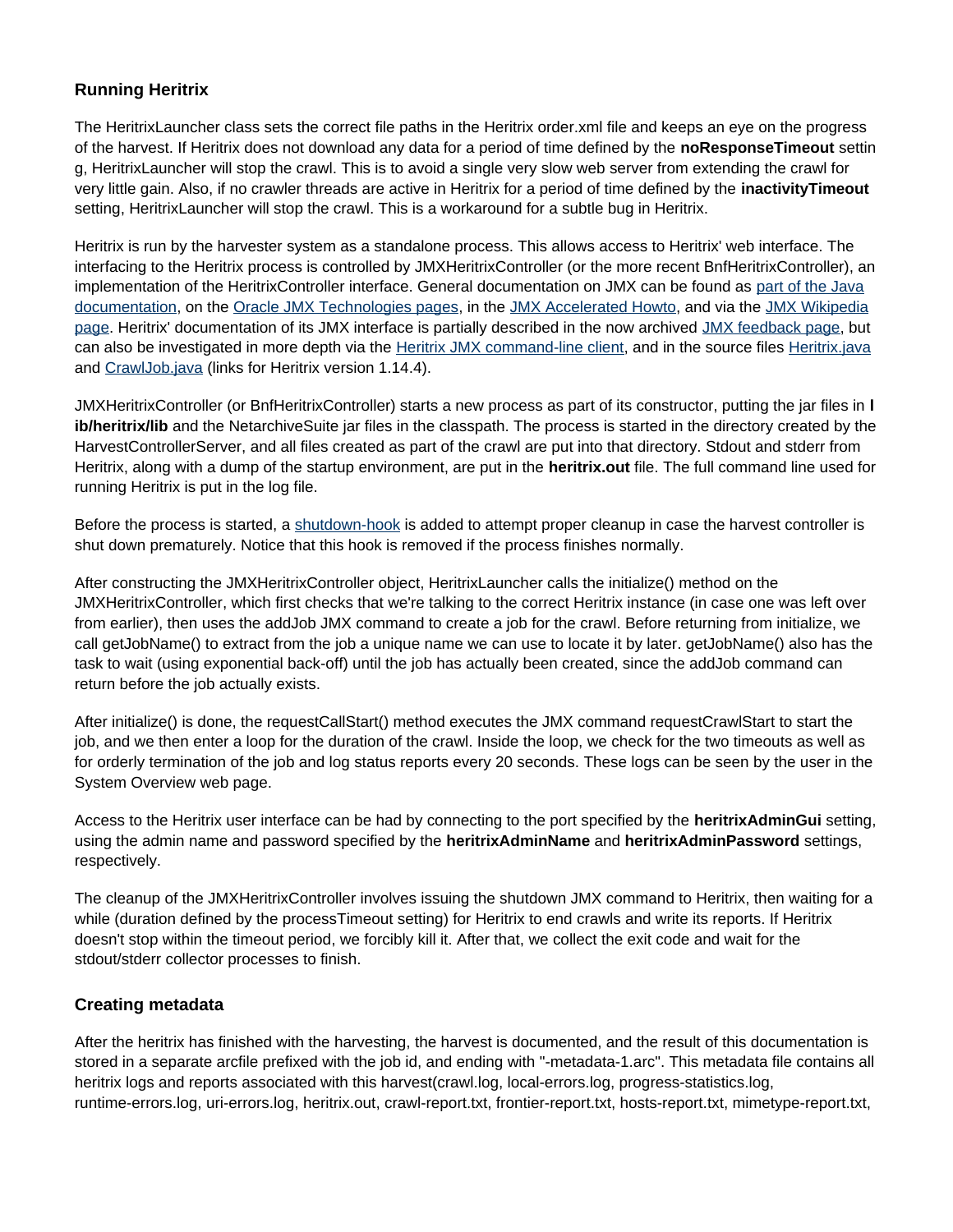processors-report.txt, responsecode-report.txt, seeds-report.txt), some metadata about the job itself, and CDX'es of the contents of the arcfiles created by Heritrix. A [CDX](http://www.archive.org/web/researcher/cdx_file_format.php) line points to where an object is located in an arcfile, its length and mimetype. This metadata arcfile is uploaded along with the rest of the arcfiles.

# <span id="page-25-0"></span>**Uploading**

When Heritrix is finished, and the metadata arcfile created, all arcfiles are uploaded to the archive using a ArcrepositoryClient.

# <span id="page-25-1"></span>**Storing harvest statistics**

When uploading is done, a status message is sent back to the scheduler, containing error reports and harvest statistics. Errors are split into harvest errors and upload errors, since upload is attempted even if the harvest fails. For each, a short error description and a longer, detailed description are sent. The statistics sent are the following for each domain harvested:

- Number of objects harvested
- Number of bytes harvested
- Reason the harvest stopped, one of completed (no more objects found), object-limit (hit maximum allowed number of objects), size-limit (hit maximum allowed number of bytes, as specified by the harvest), config-size-limit (hi maximum allowed number of bytes, as specified by the configuration), and unfinished (the harvest was interrupted before any of the other stop reasons applied).

...need to specify what gets counted within a domain...

...need to clarify the states of a harvest...

When the status message is received, the statistics from it is stored per domain in the database, along with the job number, the harvest number, the domain name, the configuration name, and a timestamp for receipt of the information.

After the harvest statistics have been sent to the database, the HarvestController application checks, if there is free space on the machine for a new harvestjob. If this is the case, it starts to listen on the job queue. If not, it goes into a dormant mode.

# <span id="page-25-2"></span>**Old jobs**

When a harvester application starts up, it checks whether any jobs are left from previous runs, in case the harvest or the upload was aborted. If there is, the last three steps described above are taken for the old jobs before the harvest application starts listening for new jobs.

# <span id="page-25-3"></span>**Deduplication in NetarchiveSuite**

deduplication is performed by using the DeDuplicator module developed by Kristinn Sigurdsson as the first of Heritrix write-processors: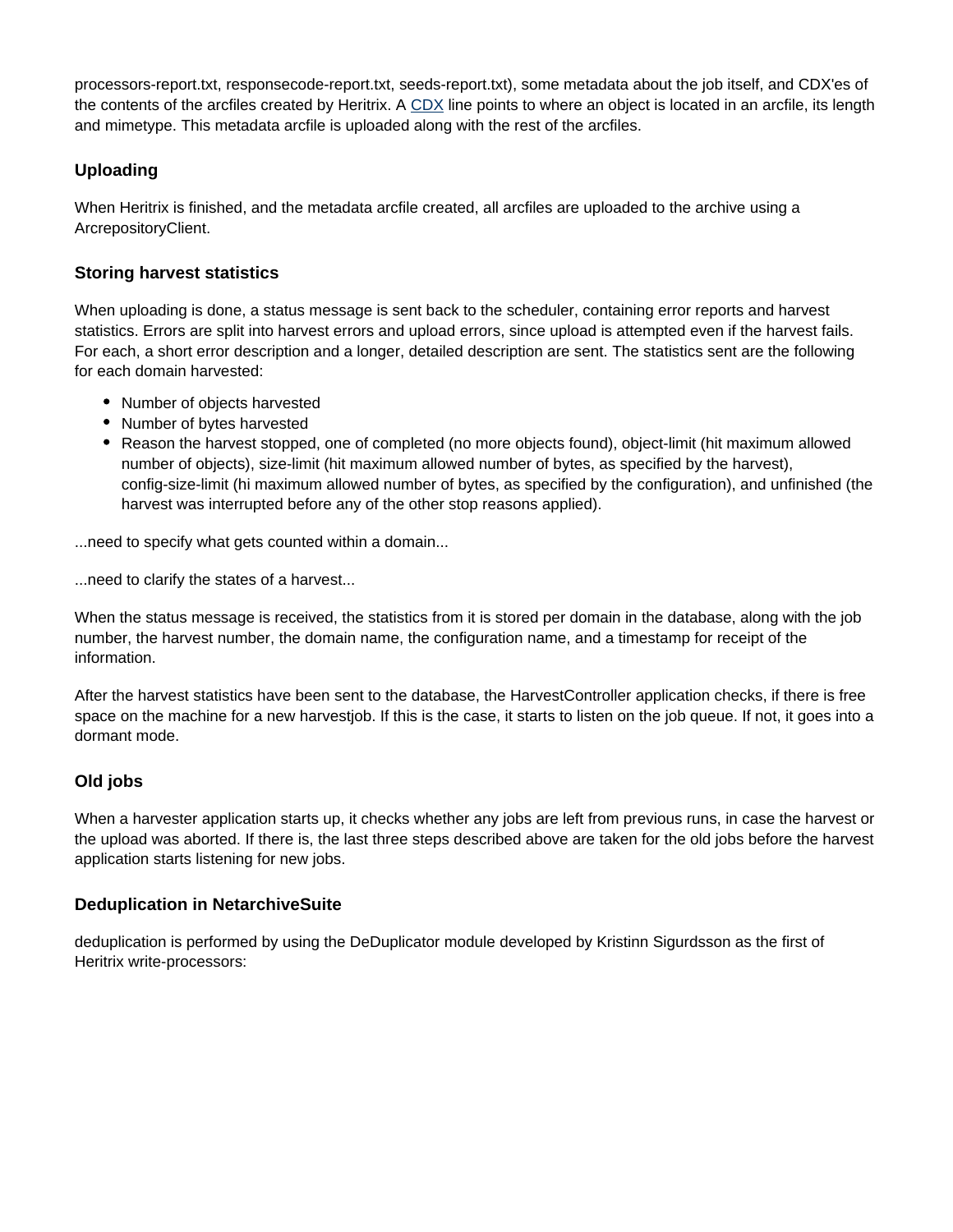```
<newObject name="DeDuplicator" class="is.hi.bok.deduplicator.DeDuplicator">
         <boolean name="enabled">true</boolean>
         <map name="filters"/>
         <string
name="index-location">/home/test/JOLF/cache/DEDUP_CRAWL_LOG/empty-cache</string>
         <string name="matching-method">By URL</string>
         <boolean name="try-equivalent">true</boolean>
         <boolean name="change-content-size">false</boolean>
         <string name="mime-filter">^text/.*</string>
         <string name="filter-mode">Blacklist</string>
         <string name="analysis-mode">Timestamp</string>
         <string name="log-level">SEVERE</string>
         <string name="origin"/>
         <string name="origin-handling">Use index information</string>
         <boolean name="stats-per-host">true</boolean>
       </newObject>
```
This uses a Lucene (v. 2.9.4) index with information about previously harvested objects. This index may be empty.

In NetarchiveSuite, the index contains entries for objects fetched in an earlier harvest job, which this harvestjob is likely to revisit, i.e. this new harvestjob revisits some of same domains that the previously harvest jobs did.

The following arc record part of the metadata for every harvestjob mentions the NetarchiveSuite harvest jobs, that this job can be seen to continue. In the following record, only job with ID 2 is mentioned:

**metadata://netarkivet.dk/crawl/setup/duplicatereductionjobs?majorversion=1&minorvers ion=0&harvestid=3&harvestnum=0&jobid=4 130.226.228.7 20081215100759 text/plain 1 2**

Each entry in the index contains the URL (unNormalized), content-digest, mimetype , Etag (if available), and the origin of the entry <arcfile>,<offset>.

Only non-text fetched URLs are indexed, as only URIs with non-text mimetypes are looked up by the DeDuplicator.

During the actual crawl-time, all non-text URIs are looked up in the index, and if a match (A URI is matched, if the URI is found, and it has the same digest as the current URI) is found in the index, the URI is ignored by the ARCWriter, but an entry is written to the crawl-log that contains the reference to the original stored URI. This reference is written to the Annotations part of the crawl-line (12th part of the crawl-line): deduplicate:arcfile,offset

Generation of deduplication indices is made by merging information in the crawl-log with information in the CDX-files generated for each job at the conclusion of the harvest.

The CDX'es contain information about the contents of the arc-files generated by Heritrix, but they lack information of the deduplicated objects. CDX-files containing references also to deduplicated objects can be generated from the crawl-logs by the tools provided in the wayback module. These tools are described in the Additional Tools manual.

The merging of this information in NetarchiveSuite was necessitated by the way we do Quality Assurance of the harvestJobs, which is done on a job by job basis, so we needed a way to refer to the deduplicated objects.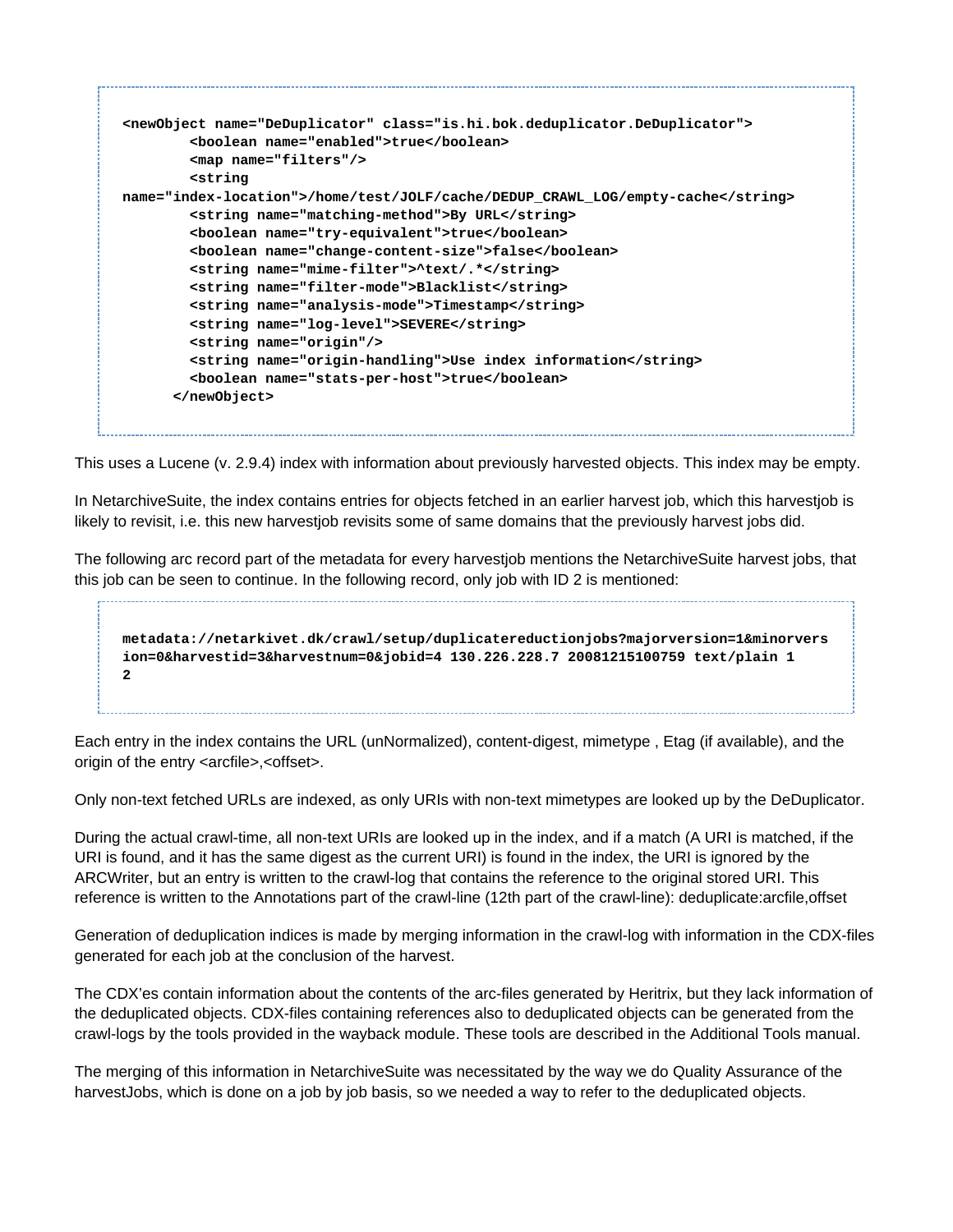

# <span id="page-27-0"></span>**ViewerProxy Design**

#### **Contents**

- [Viewerproxy control resolver](#page-27-1)
- [Special Access](#page-27-2)
	- [Via URLs](#page-27-3)
	- [Via Command Line](#page-28-0)
- [Observer resolver](#page-28-1)

This section describes the viewerproxy control resolver, the special viewerproxy access via urls and the observer resolver.

The viewerproxy uses the Jetty HTTP server library to handle connections. Each incoming URL is sent through a pipeline of "resolvers", each of which can either process the URL or pass it on to the next resolver. Each resolver must extend the abstract class **CommandResolver**. The **executeCommand** method must be overridden to handle requests, and should return true if the requests was handled by this resolver. The resolver is responsible for calling **r esponse.setStatus** to set the appropriate HTTP result code.

Incoming URLs are handled by the resolvers in the following order: Viewerproxy control resolver, GetDataResolver, NotifyingURIResolver.

## <span id="page-27-1"></span>**Viewerproxy control resolver**

The HTTPControllerServer class manages index setup and missing URL collection for the viewerproxy. It is mainly used through the QA web interface. It has the following commands:

- start recording URIS (**/startRecordingURIs**)
- stop recording URIS (**/stopRecordingURIs**)
- clear collected URIS (**/clearRecordedURIs**)
- get collected URIS (**/getRecordedURIs**)
- change index (**/changeIndex**)
- get status (**/getStatus**)

# <span id="page-27-2"></span>**Special Access**

#### <span id="page-27-3"></span>**Via URLs**

The GetDataResolver class provides some special URLs in the viewerproxy that can be used for more direct access to the stored data. To use them, your browser must be set up to access the viewerproxy in the same way as when browsing harvested data. The general format of the commands are <http://viewerproxy.invalid/><command> ?arg1=value1&arg2=value2…

The commands are:

- getFile gets a whole file from the archive
- arcFile=<filename> name of the file (without pathnames)
- getRecord gets a single ARC record from the archive
- arcFile=<filename> name of the file to look up a record in (without pathnames)
- arcOffset=<offset> offset into the file the record starts at
- getMetadata gets all metadata for a job from the archive